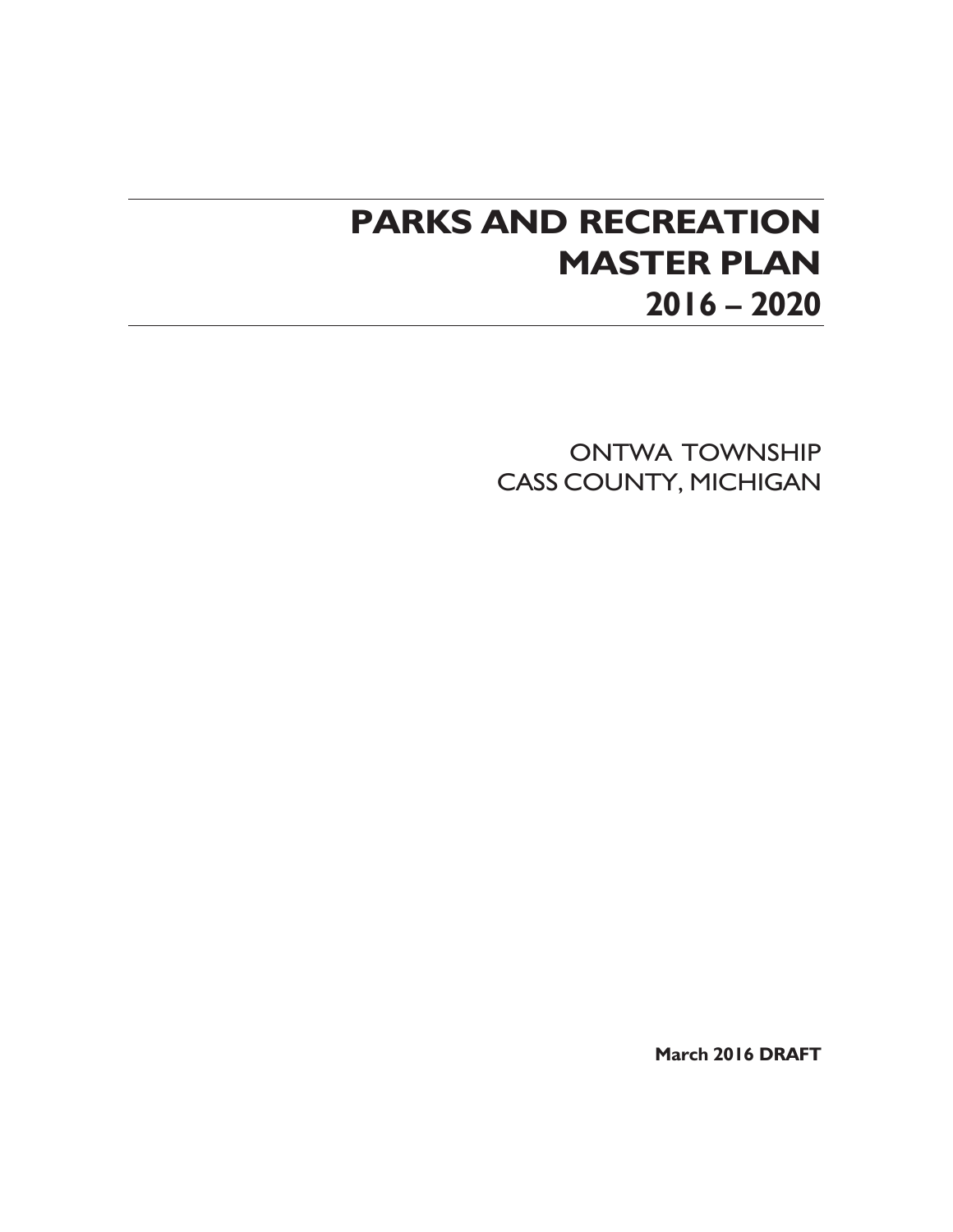### **ONTWA TOWNSHIP**

Cass County, Michigan

### **Ontwa Township Board**

Mr. John Bossler, Supervisor Ms. Meryl Christensen, Treasurer Ms. Teri McNaughton, Clerk Mr. Jerry Duck, Trustee Mr. Leon Gilliam, Trustee Mr. Jerry Marchetti, Trustee Mr. Mike Mroczek, Trustee

<sup>P</sup>REPARED BY:

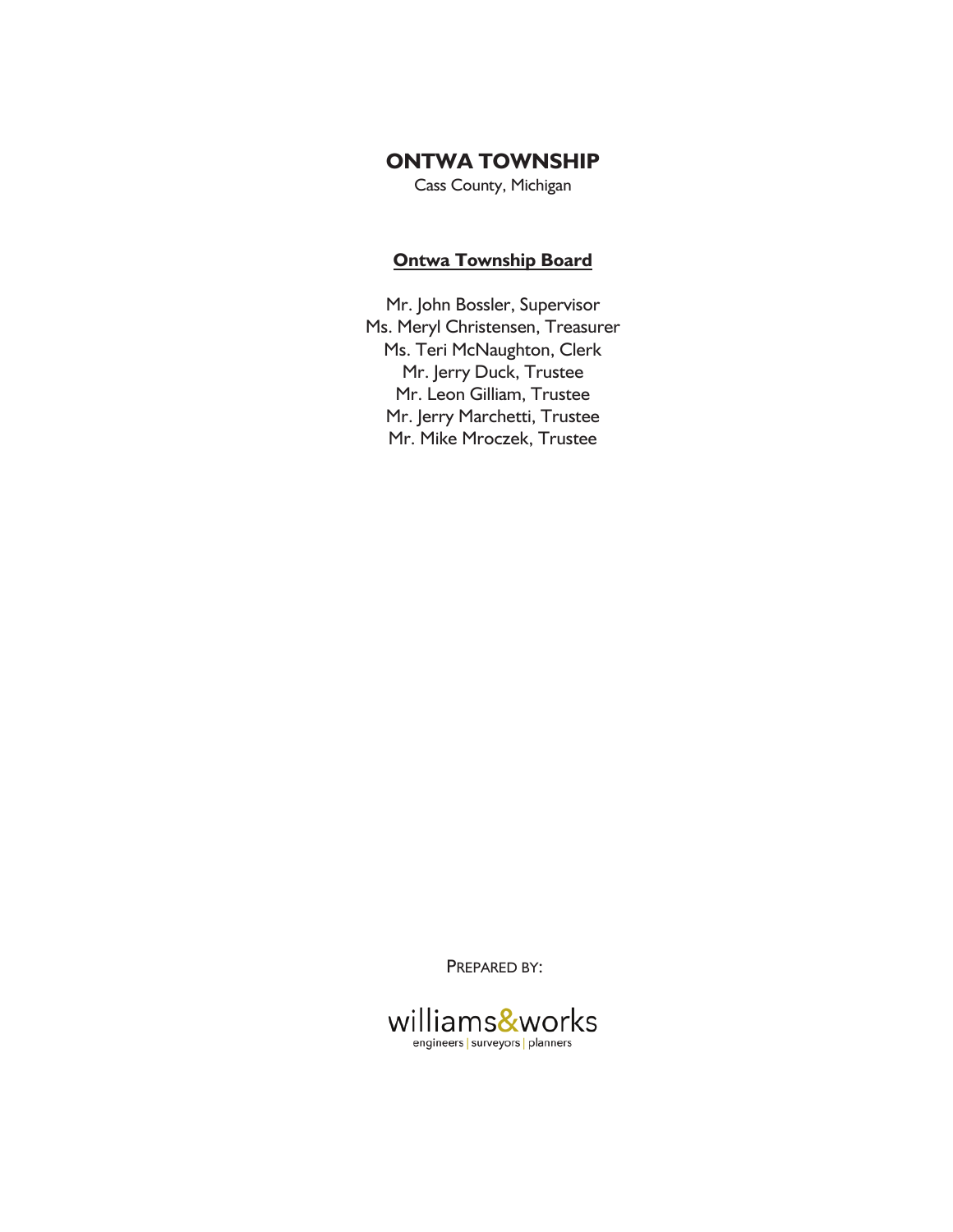## TABLE OF CONTENTS

| CHAPTER 2            |                                                     |  |
|----------------------|-----------------------------------------------------|--|
| CHAPTER 3            |                                                     |  |
| CHAPTER 4            |                                                     |  |
| CHAPTER 5            |                                                     |  |
| CHAPTER <sub>6</sub> | <b>DESCRIPTION OF THE PLANNING AND</b>              |  |
| CHAPTER 7            |                                                     |  |
| CHAPTER 8            | <b>ACTION PROGRAM, CAPITAL IMPROVEMENT SCHEDULE</b> |  |

### **APPENDIX**

| <b>Existing Park and Open Space Facilities</b>                     |
|--------------------------------------------------------------------|
| Five-Year Recreation Plan Concept                                  |
| Proposed Trails Plan - Phase I                                     |
| <b>Community Survey and Results</b>                                |
| Notice of Availability of Draft Plan for Public Review and Comment |
| <b>Public Meeting Notice</b>                                       |
| <b>Public Meeting Minutes</b>                                      |
| <b>Township Board Resolution</b>                                   |
| <b>Plan Certification Checklist</b>                                |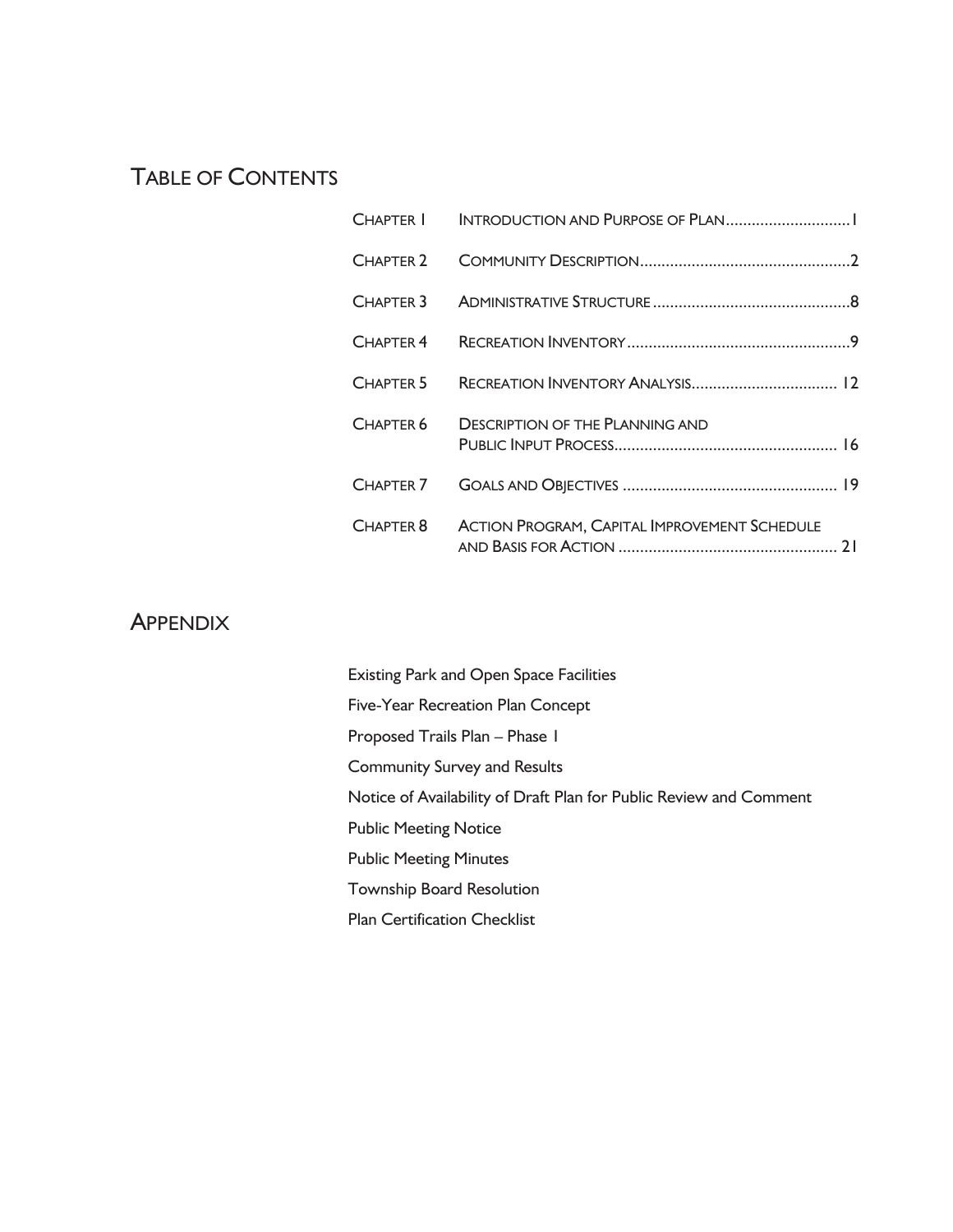### **CHAPTER 1 INTRODUCTION AND PURPOSE OF PLAN**

Community parks and recreation plans serve a number of purposes. They guide local decision-making regarding recreational opportunities and potential enhancements. A thorough plan for a community's recreational facilities contributes greatly to the vitality of that community. Completion of a recreation plan also establishes five-year eligibility for recreation grants administered through the Michigan Department of Natural Resources.

In 2002, Ontwa Township initially prepared a Parks and Recreation Master Plan in an effort to:

- Complete their first recreation plan;
- Assess the recreation facilities and programs of the Township, including barrier-free compliance;
- **Ƹ** Identify recreation deficiencies for the residents of the Township, surrounding communities and visitors;
- Determine a course of action for the development of a large parcel of land (Kraus Memorial Park) donated to the Township;
- Establish a course of action regarding recreation for the Township Board for the next five years;
- Solicit input from the public and Edwardsburg Public Schools regarding recreation in Ontwa Township; and
- **Prioritize recreation improvements and acquisitions and identify potential** funding sources.

This document is an update to the previous 2002-2007 Ontwa Township Parks and Recreation Master Plan. It is a five-year plan that reflects the desires of the community's residents and stakeholders. The plan update is also intended to meet the requirements and provisions set forth by the Michigan Department of Natural Resources for the development of community park, recreation, open space and greenway plans.

Ultimately, the purpose of this Master Plan is to set a direction for parks and recreation programs, facilities and services offered by the Township over the next five years and beyond.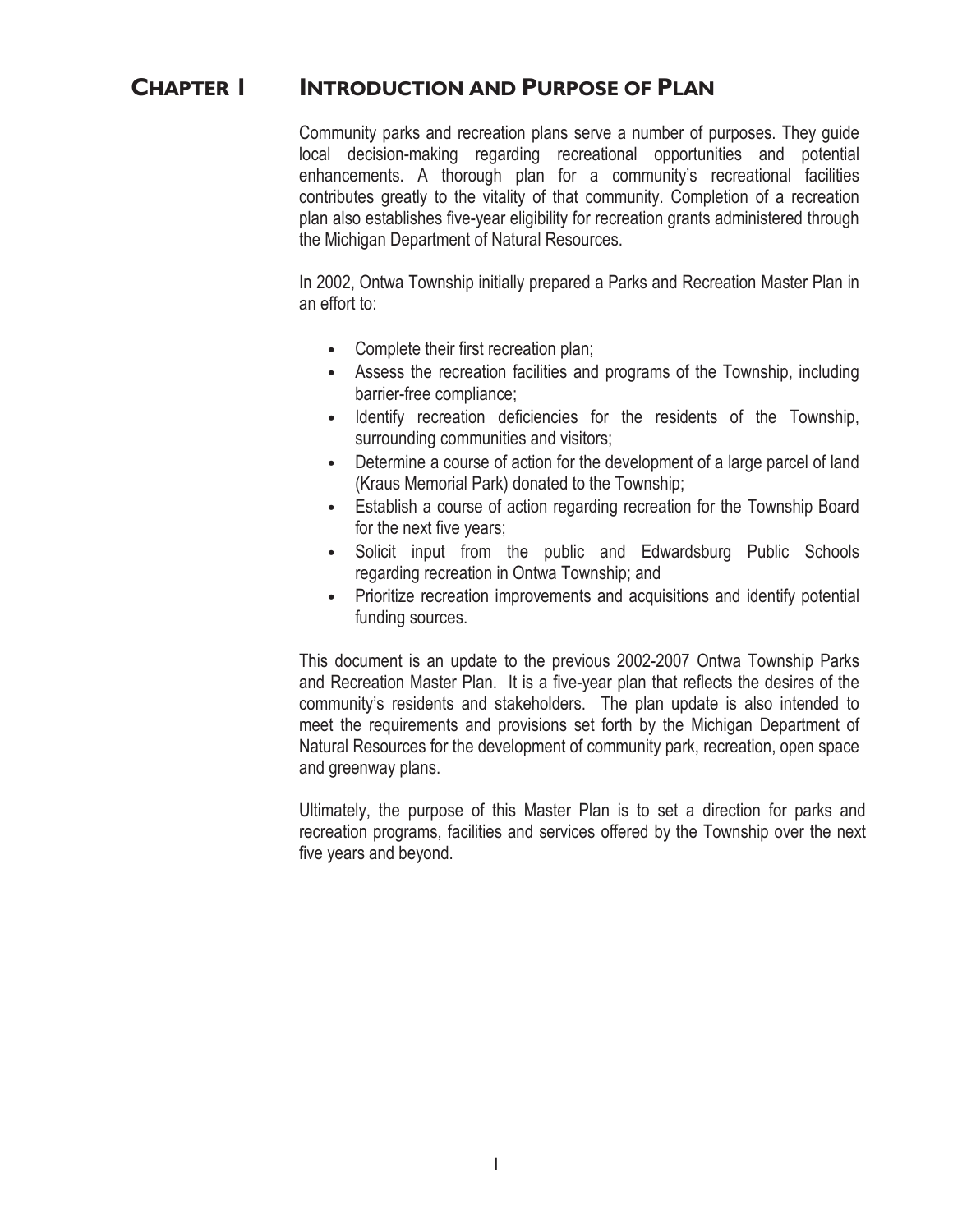### **CHAPTER 2 COMMUNITY DESCRIPTION**

### Physical Characteristics

### *Regional Location*

Ontwa Township, which includes the Village of Edwardsburg, is located in southwest lower Michigan, in southern Cass County. Edwardsburg is located entirely within the boundaries of Ontwa Township. Ontwa Township's southern border is the Michigan-Indiana state line. The Township and Village are approximately two hours from the Chicago area, while cities such as South Bend, St. Joseph, and Kalamazoo are less than an hour away. The Lake Michigan coastline is also within one hour of the area. The Township encompasses approximately 21 square miles.

Figure 1 Location Map



Within the Edwardsburg Village limits is a major crossroad in southern Cass County. US-12 is the major east-west route in southern Cass County and passes directly through the center of Edwardsburg and Ontwa Township. Prior to the construction of Interstate 94, US-12 was the only major highway connecting the cities of Detroit and Chicago. According to the Michigan Department of Transportation, an annual average daily volume of 6,000 vehicles passed through the Township and Village on US-12 in 2014. Additionally, M-62 transects the Village and Township. As the major north-south thoroughfare in the area, an average annual daily volume of 8,200 vehicles traveled along M-62 between Edwardsburg and the Indiana border. Because of their close proximity to the urban areas of South Bend, Granger, and Elkhart, Indiana, the Township and Village have attracted many residents.



Figure 2 Ontwa Township & Edwardsburg Village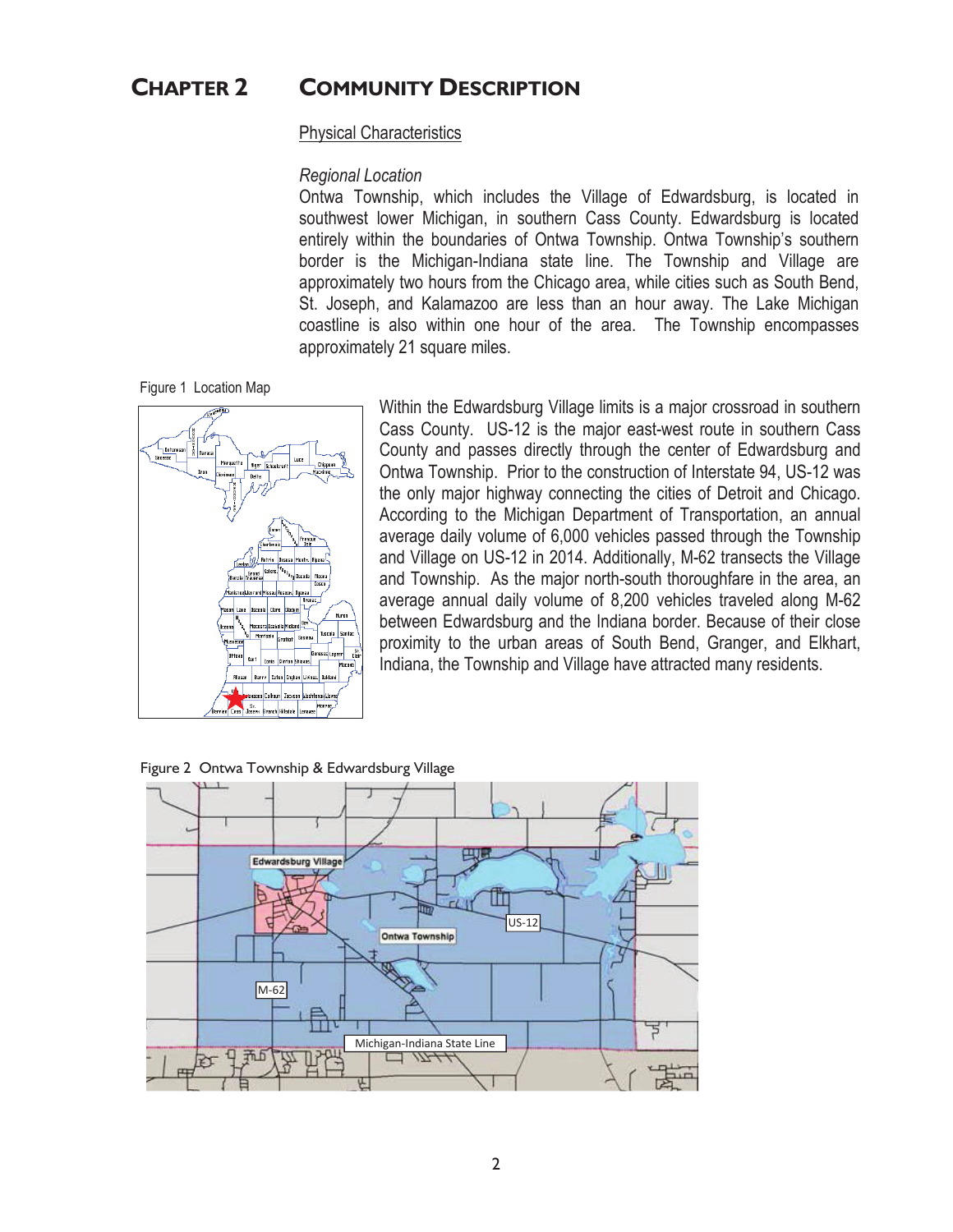### *Topography*

Over 10,000 years ago glaciers advanced southward from Canada and covered Cass County. Because this glaciation was so extensive, the landscape was heavily impacted. There are three major outwash plains within the County, the largest one covering most of the southern townships from Porter to Ontwa. Evidence of this includes the slight variations in relief in the Village and Township as well as surrounding areas. There is a slight gradation downward in elevation from the western edge of the Township (840 feet above sea level) to the eastern edge (820 feet). There is a slightly greater difference in elevation from the northern edge of the Township (830 feet) to the Indiana state line (800 feet).

The numerous lakes that scatter the landscape in Ontwa Township and Edwardsburg Village are a result of the extensive glaciation. These points are the topographic lows of approximately 800 feet above sea level. Among the larger lakes are Pleasant, Spring, Coberts, Eagle, Christiana, and Garver. The Christiana Creek flows directly south out of Christiana Lake into Indiana where it joins the St. Joseph River. Cobus Creek is a natural resource flowing into Garver Lake.

### *Soils*

Soil types in the region vary widely in texture, permeability, stability, composition and other characteristics throughout the community. Soils are fairly well suited for construction purposes and have the potential for agricultural uses as well.

### *Climate*

Four full and distinct seasons are present in Cass County. The climate in Ontwa Township is very similar to that of South Bend, Indiana. The average temperature of the coldest month (January) is  $23^\circ$  Fahrenheit. In the summer, the average temperature of the warmest month (July) is 68°Fahrenheit. The average annual precipitation is 38.4 inches, while the average annual snowfall is 70.9 inches.

### *Water Resources*

Within 10 miles of Edwardsburg there are a number of lakes, including Juno, Eagle, and Christiana. There are more than 200 lakes in Cass County as well as many miles of rivers and streams. This abundance of freshwater serves as a haven for wildlife and is a valuable recreational resource. Wetlands also play a key role in environmental quality and are common throughout the Edwardsburg area. They assist in flood prevention and supply key habitat areas for wildlife to thrive.

### *Vegetation, Wildlife and Fish*

The wealth and diversity of natural resources found in and around the Edwardsburg area provide excellent opportunities for recreation. Vegetation in the area varies greatly depending on land use. Forested areas can easily be found with a large variety of different species of hard and softwood trees, including cherry and dogwood. The most dominant associations are oak-hickory and beachmaple. Many factors influence the types of vegetation that are found in an area, including soil types, availability of water, history of land use, logging and slope.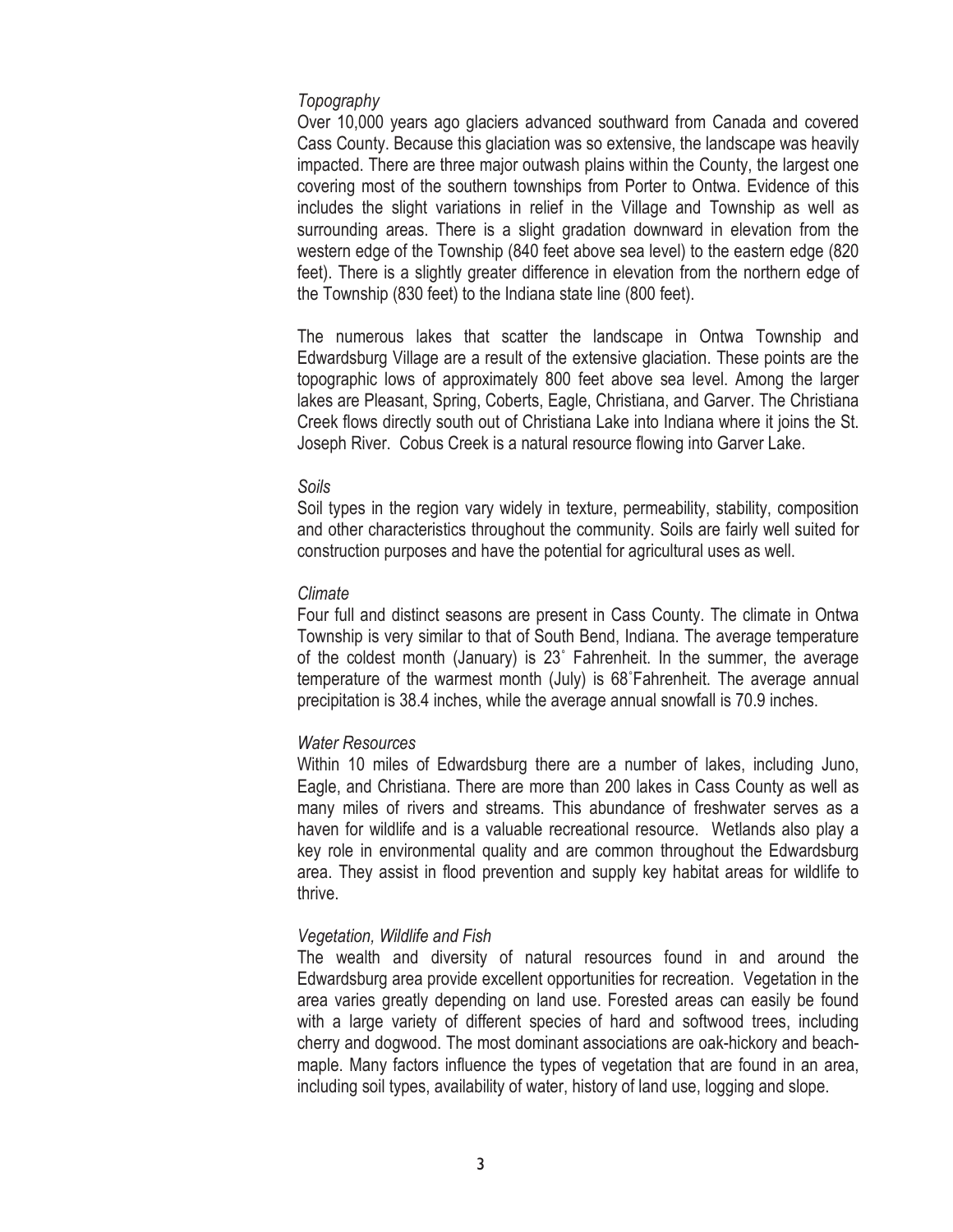Wildlife and fish in the region are equally as diverse as the vegetation. White-tailed deer and wild turkeys are frequently seen near Edwardsburg and are a popular game species for many hunters. This area is also a major migratory route for a large variety of songbirds and waterfowl, and is a popular destination for bird watchers. The numerous lakes are popular areas for sport fishermen and boaters.

### *Zoning/Land Use*

The location of Edwardsburg and Ontwa Township and their natural features have contributed greatly to the way in which the community has evolved and developed. The residential sections of town are located in areas that take advantage of the natural beauty of rivers, streams, and lakes in the area, while the commercial districts, as well as industrial zones, are more strategically positioned on or near the major transportation routes in the township. There is an abundance of agricultural uses throughout the Township, and many of the lakes contain residential development along the waterfront.

### *Transportation*

Edwardsburg is located in close proximity to many major transportation routes that make for easy access to large urban areas. US-12 is the major roadway that runs east-west through Ontwa Township and Edwardsburg Village connecting them to White Pigeon, Sturgis, and Coldwater to the east and Niles to the west. In 2014, US-12 had a 24-hour annual average traffic volume of 6,000, according to Michigan Department of Transportation figures. Additionally, M-62 is the major north-south thoroughfare transecting the Village and Township. M-62 connects the Edwardsburg area to Cassopolis and Dowagiac to the north and South Bend, Indiana to the south, with a 24-hour annual average traffic volume of almost 8,200 vehicles in 2014.

Detroit is located 200 miles to the east and Chicago is located 110 miles to the west. Both of these cities can be accessed by traveling US-12 or Interstate 80/90. I-80/90 is located approximately 10 miles south of Edwardsburg.

Air travel in the area is most easily accessed at the South Bend International Airport. Other options include airports in Kalamazoo, Grand Rapids, Lansing, Chicago and Detroit, which are all within 200 miles of Edwardsburg. Elkhart, Niles, and Benton Harbor each have airports available to non-commercial flights and are easily accessible.

### **Social Characteristics**

### *Population*

Since 1980 the Village of Edwardsburg has experienced a slight increase in population, a 9.8% increase between 1980 and 2010. Ontwa Township experienced a slight growth rate of 11.6% during the same timeframe, with an acceleration of growth over the past three decades.

Table 1 and Figure 4 examines the population changes over a 30-year span for the Village of Edwardsburg, Ontwa Township and the adjacent cities and counties, including South Bend and Elkhart, Indiana, and the counties of Cass (MI), Elkhart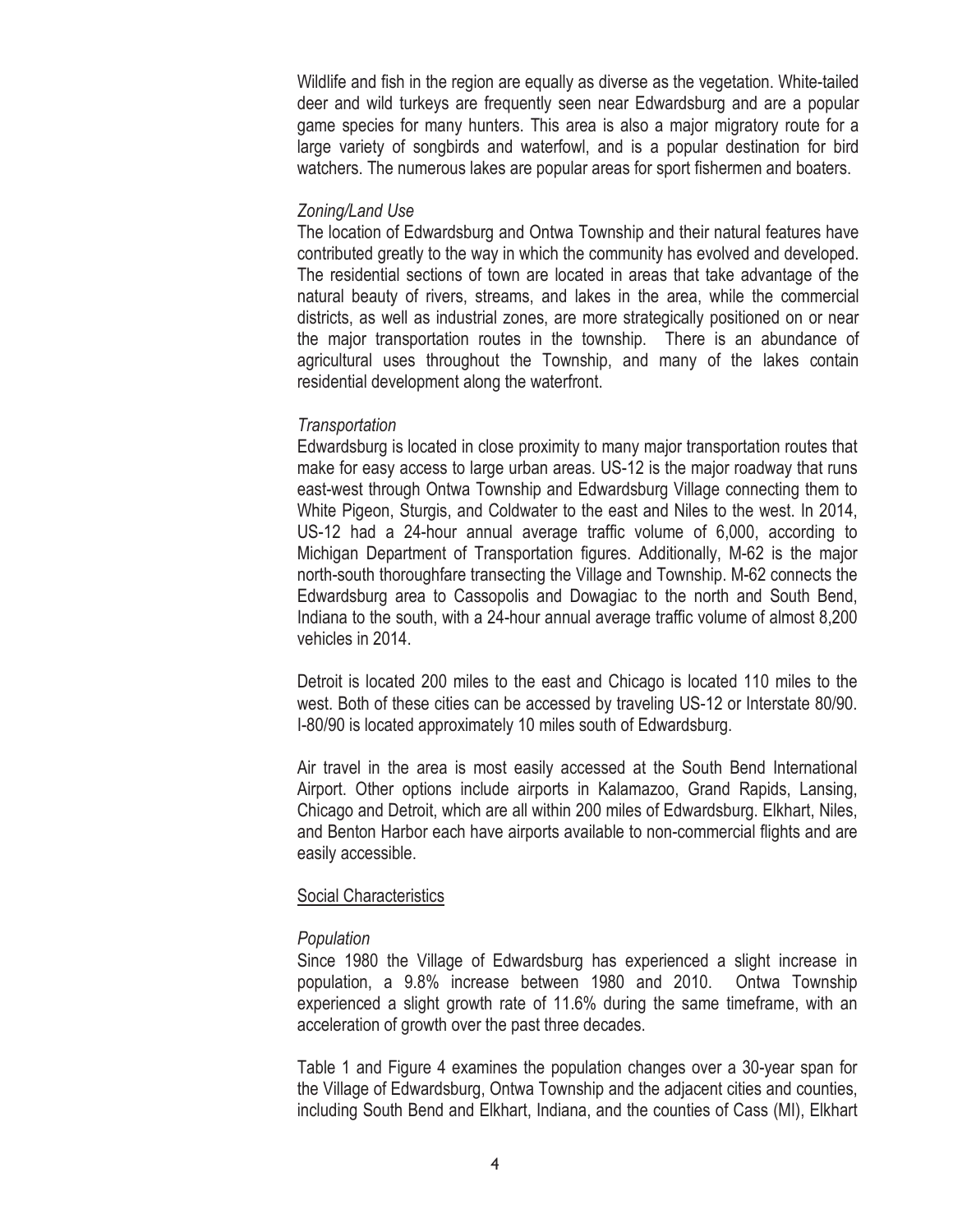(IN) and St. Joseph (IN).

A substantial number of people in the greater Edwardsburg area work and shop in Indiana. Migration figures are not available for the 2010 Census but it is anticipated that they will indicate a number of people moving out of the urban areas of Indiana into the more rural areas of southern Michigan, particularly Ontwa Township and Edwardsburg Village.

| Table 1 Percentage Change in Population, 1980-2010 |           |           |           |           |
|----------------------------------------------------|-----------|-----------|-----------|-----------|
| Community                                          | 1980-1990 | 1990-2000 | 2000-2010 | 1980-2010 |
| Village of Edwardsburg                             | 0.6       | 0.4       | 8.9       | 9.8       |
| Ontwa Township                                     | $-3.5$    | 4.7       | 10.4      | 11.6      |
| <b>Cass County</b>                                 | 0.0       | 3.2       | 2.3       | 5.3       |
| Elkhart City, IN                                   | 5.3       | 15.9      | $-1.8$    | 18.9      |
| Elkhart County, IN                                 | 2.1       | 14.5      | 7.5       | 30.5      |
| South Bend City, IN                                | $-4.0$    | 2.1       | $-6.5$    | $-8.5$    |
| St. Joseph County, IN                              | 18.0      | 7.0       | 0.5       | 24.1      |

*Source: US Census Bureau* 



*Source: US Census Bureau*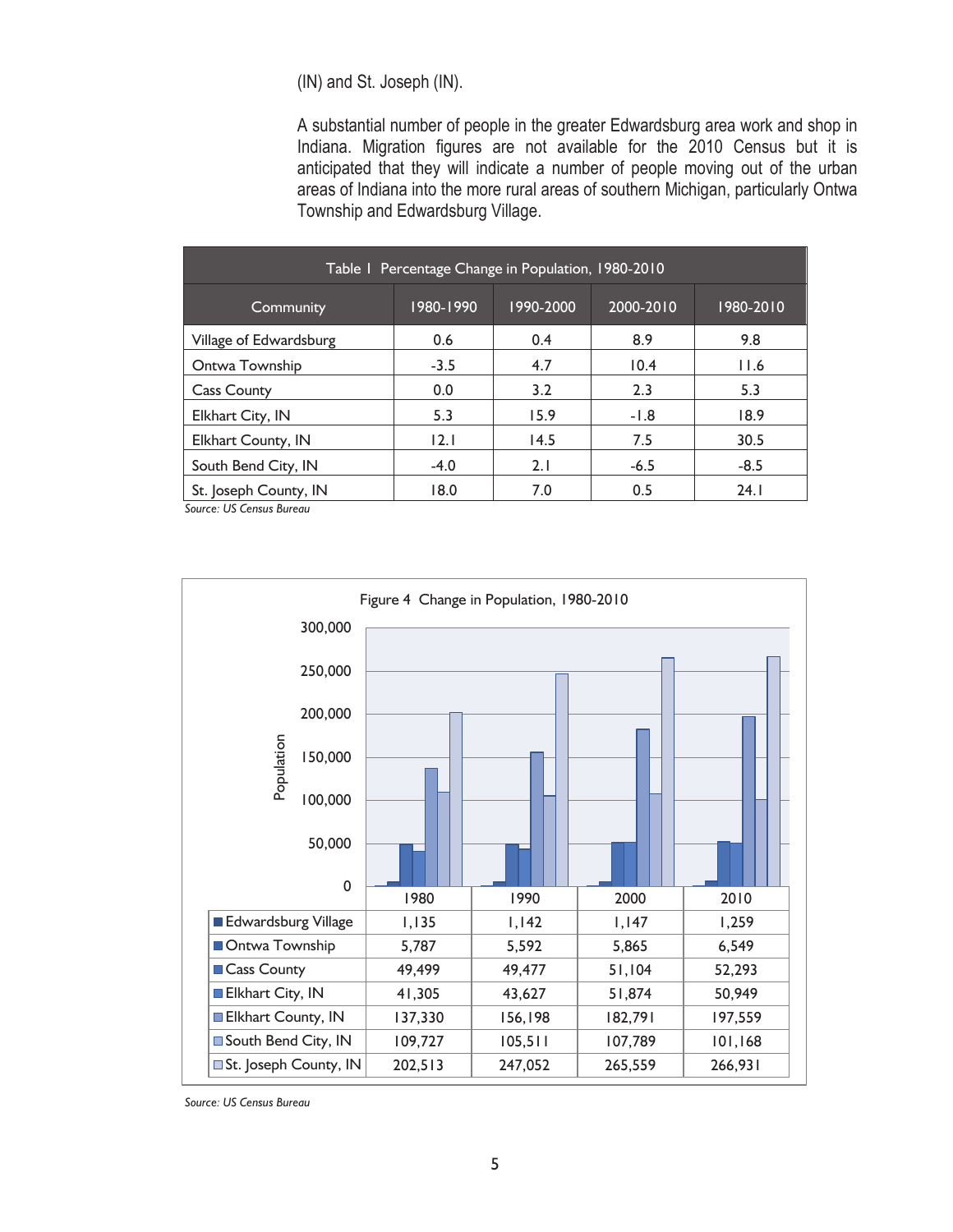### *Persons with Disabilities*

In 2013, there were a total of 873 non-institutionalized persons reported as disabled in Ontwa Township. Of this total, 131 persons were between the ages of 5 to 17, 443 were between the ages of 18-64 and 299 were 65 and older.

### *Race and Ethnicity*

An overwhelming majority (95%) of the population in Ontwa Township as well as in the surrounding townships identified themselves as White alone. Those identifying themselves as two or more races make up the next largest segment of the population (1.9%), followed by those identifying themselves as Hispanic or Latino (1.8%). Those identifying themselves as Black alone, American Indian or Alaskan Native alone, Asian or Pacific Islander alone, or some other race alone each make up less than 1% of the population.



*Source: US Census Bureau* 

#### *Housing*

There were 2,984 housing units in Ontwa Township according to the 2010 Census, with an owner-occupied occupancy rate of 85.1%. The average persons per household in Ontwa Township from 2009 to 2013 was 2.78, compared to 2.63 persons per household in Cass County.

### *Income*

The median household income in and around Ontwa Township had a wide range in 2013. Table 2 shows that the median household income was \$49,057 for Ontwa Township. This income level exceeds median household income levels in neighboring Elkhart and St. Joseph counties, Indiana. Edwardsburg Village had a significantly lower median household income in 2013 (\$31,094).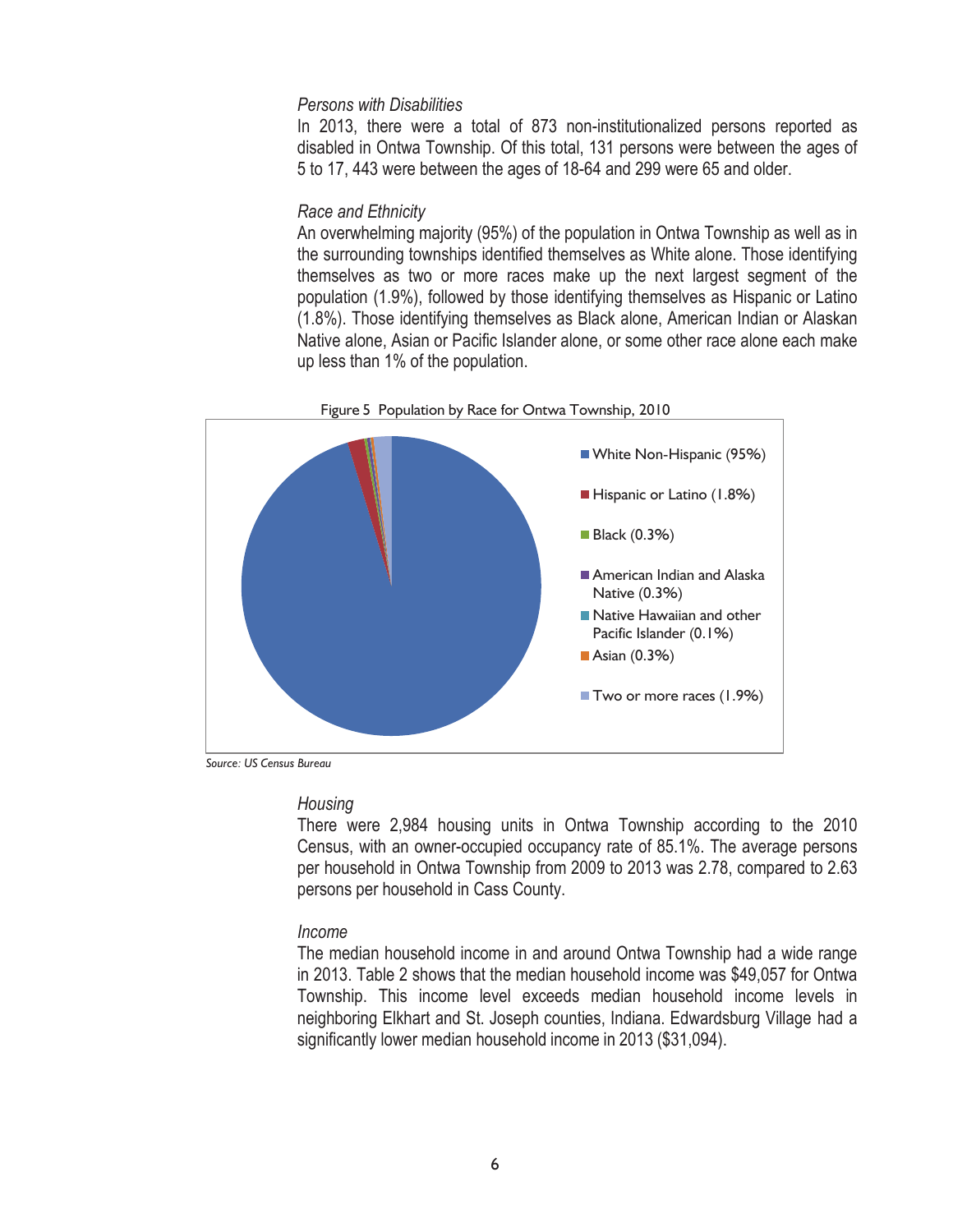| Table 2 Median Household Income, 2013 |          |  |
|---------------------------------------|----------|--|
| <b>Edwardsburg Village</b>            | \$31,094 |  |
| Ontwa Township                        | \$49,057 |  |
| <b>Cass County</b>                    | \$43,743 |  |
| Elkhart County, IN                    | \$33,614 |  |
| St. Joseph County, IN                 | \$44,582 |  |
|                                       |          |  |

*Source: US Census Bureau* 

In 2013 it was estimated that approximately 10.8% of the population in Ontwa Township was under the poverty level, a decrease from 12% in 2010. An estimated 7.8% of persons 18 years and older were below the poverty level in 2013, a decrease of 8.8% in 2010.

### *Employment Trends*

In recent years, unemployment has gradually declined throughout the United States and Michigan, including the Cass County region. Table 3 demonstrates that Ontwa Township had an average unemployment rate of 8.2% in 2012, decreasing to 6.3% in 2014. The Cass County unemployment rate was consistent with Ontwa Township and slightly higher than the national average over this timeframe.

| Unemployment Rates (Data not seasonally adjusted)<br>Table 3 |         |         |         |
|--------------------------------------------------------------|---------|---------|---------|
|                                                              | 2014    | 2013    | 2012    |
| Community                                                    | Average | Average | Average |
| Ontwa Township                                               | 6.3%    | 8.0%    | 8.2%    |
| <b>Cass County</b>                                           | 6.3%    | 8.0%    | 8.2%    |
| Michigan                                                     | 7.2%    | 8.8%    | 9.1%    |
| <b>United States</b>                                         | 6.2%    | 7.4%    | 8.1%    |

*Source: US Census Bureau*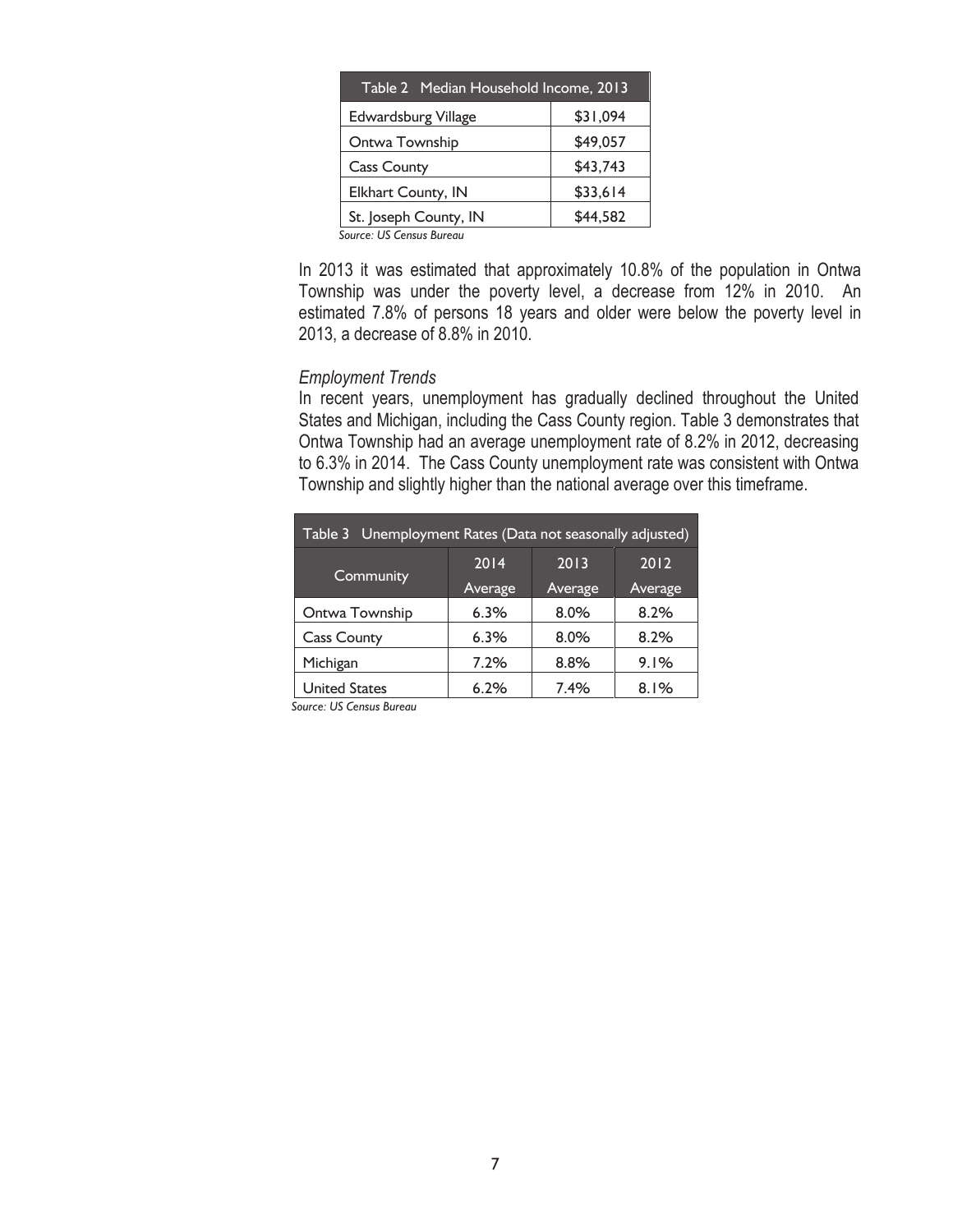### **CHAPTER 3 ADMINISTRATIVE STRUCTURE**

Ontwa Township is organized under a general law form of government, and provides a full range of urban services including general government activities, public safety, public works and recreation. The Township Board sets policy and directs the staff to take action in support of those policies. The Township Supervisor is the direct link between the Board and the Township's operations, and is responsible for the day-to-day administration of the Township. (See Figure 6.)



Figure 6 Ontwa Township Administrative Structure

In addition to the Supervisor, the Township employs a clerk, a treasurer, a building inspector, an electrical inspector, a mechanical/plumbing inspector, an assessor, a zoning administrator, and a secretary. The Township Board consists of a supervisor, clerk, treasurer, and four trustees.

The Township maintains Township parks. Park maintenance and recreation activities received approximately \$2,397 of the Township's \$883,282 general fund budget in the fiscal year ending March 31, 2015. Parks and recreation was allocated a budget of \$5,000 for the fiscal year.

Currently, a formal parks commission does not exist within the Township government. It is suggested that the Township establish such a commission in the future in order to more efficiently manage recreation opportunities within the Township. Options for the Township include establishing either an Advisory Board (with no power to take action on its own authority) or a Parks commission that will actually oversee the parks portion of the budget and have sole discretion over parks and recreation activities.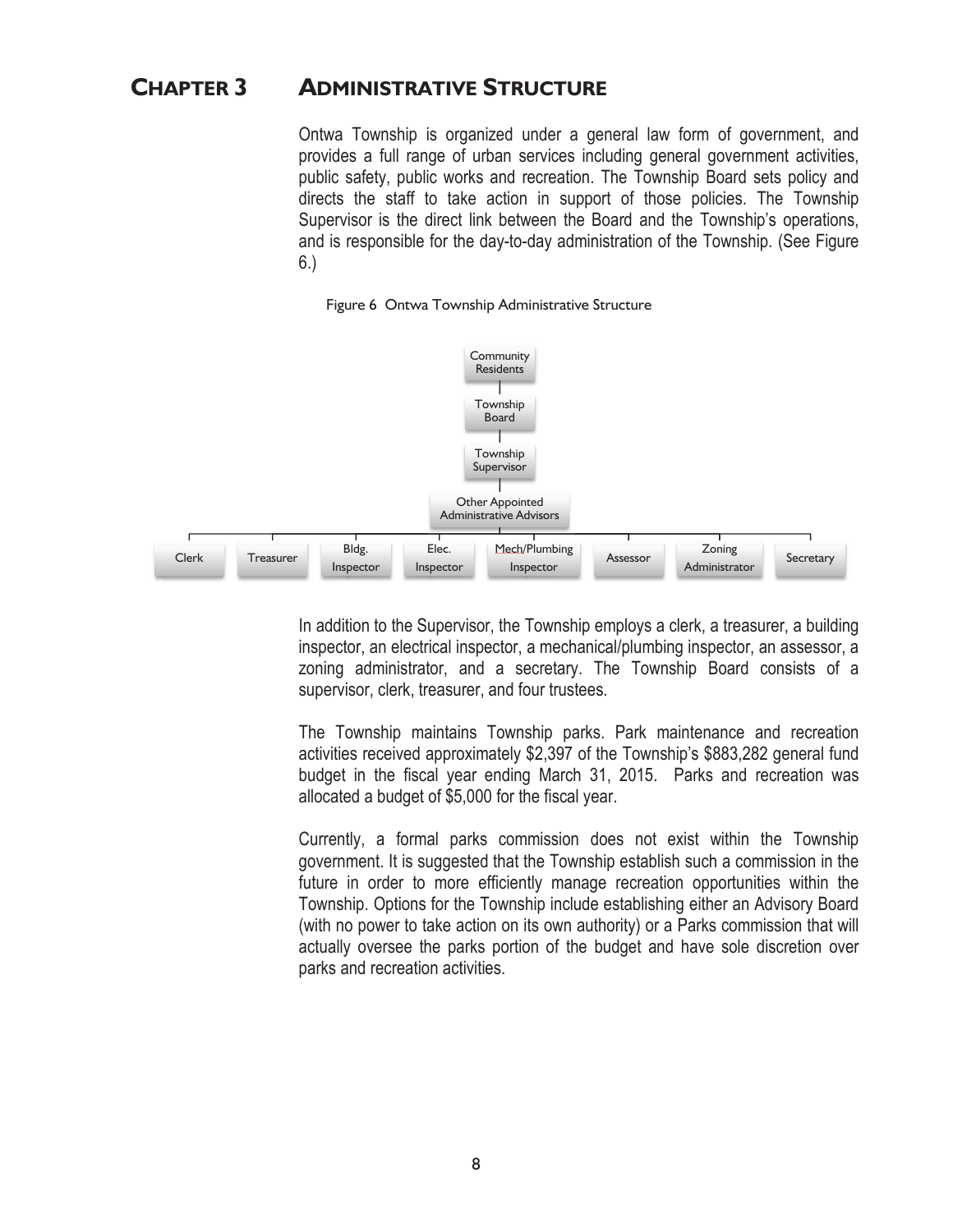### **CHAPTER 4 RECREATION INVENTORY**

During the development of any recreation plan, it is imperative to examine recreational facilities and opportunities already in place, both public and private, as well as those facilities located in the greater region. Establishing such an inventory will keep duplication to a minimum while potentially identifying gaps in the provision and delivery of recreation services.

### Opportunities within Ontwa Township

*Primary Public Properties/Facilities*

- 1. **Kraus Memorial Park** is the most recent addition to the Ontwa Township Parks System. Located on a 20-acre parcel on the northeast corner of M-62 and May Street, this land was donated by the Kraus family. Open play areas and natural resources (including water and open fields) are available, as well as a picnic shelter.
- 2. **Gunn Park**, located in the Edwardsburg Village limits, is on the south side of Pleasant Lake, just north of US 12. Open play areas and picnic facilities are available at this site, as are a basketball hoop and playground equipment.
- 3. **Library Park** is an open space adjacent to the library in Edwardsburg Village, just northwest of M-62. Bike racks are available for the children who utilize the space to play pick-up games of football and soccer.

### *Other Community Assets within Ontwa Township*

- 1. Ferndale Park
- 2. Radabaugh Nature Preserve
- 3. Redfield-Bucklen Landing
- 4. Eagle Lake East End Beach Access
- 5. Lindbergh Park at Pleasant Lake

#### Figure 7 Park and Recreation Facilities in Ontwa Township

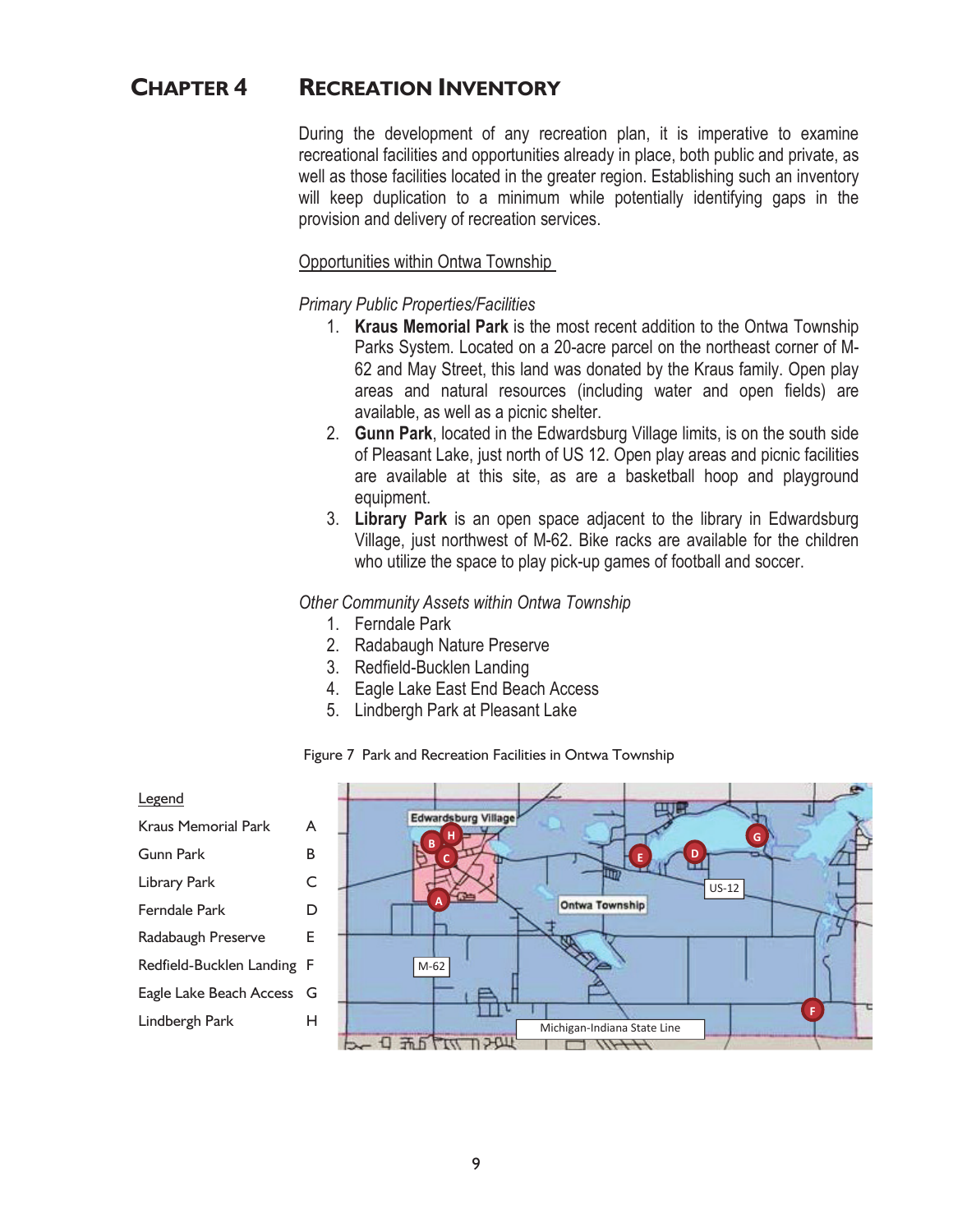| Table 4 Public Parks within Ontwa Township and Edwardsburg Village |                                 |                                                                                                                                                                                                            |                                                                                                                 |
|--------------------------------------------------------------------|---------------------------------|------------------------------------------------------------------------------------------------------------------------------------------------------------------------------------------------------------|-----------------------------------------------------------------------------------------------------------------|
| <b>Facility</b><br>No.                                             | Name                            | Activities / Equipment                                                                                                                                                                                     | <b>ADA Accessibility</b><br>Rating                                                                              |
|                                                                    | <b>Kraus Memorial Park</b>      | -Open Play Areas<br>-ADA-Compliant Play Structure<br>-5 Picnic Tables<br>-1 Picnic Shelter<br>-BB Stations<br>-Vehicle Access<br>-Paved Road Access<br>-Parking                                            | 4 / Paved parking spaces and<br>paths are provided, and<br>playground equipment is<br>ADA-compliant             |
| $\overline{2}$                                                     | <b>Gunn Park</b>                | -Open Play Areas<br>-Sanitation Facilities<br>-BBO Stations<br>-4 Picnic Tables<br>-1 Basketball Hoop<br>-Vehicle Access<br>-Paved Road Access<br>-Parking<br>-Water Available<br>-Boat Launch<br>-Fishing | Parking spaces are provided<br>and roadways/sidewalks are<br>paved                                              |
| 3                                                                  | Library Park                    | -1 Bike Rack<br>-Open Play Areas<br>-Vehicle Access<br>-Paved Road Access<br>-Parking                                                                                                                      | 2 / Paved parking spaces are<br>provided, but there are no<br>amenities located here<br>(other than open space) |
| $\overline{4}$                                                     | <b>Ferndale Park</b>            | -Beach access                                                                                                                                                                                              | n/a / This site is open space<br>and not possible to score                                                      |
| 5                                                                  | Radabaugh Nature Preserve       | -Destination point for hiking<br>(owned by Michigan Nature<br>Preserve)                                                                                                                                    | n/a / This site is open space<br>and not possible to score                                                      |
| 6                                                                  | Redfield-Bucklen Landing        | -Canoe/Kayak Launch<br>(operated by MI DNR)                                                                                                                                                                | n/a / This site is open space<br>and not possible to score                                                      |
| $\overline{7}$                                                     | Eagle Lake East End             | -Beach Access                                                                                                                                                                                              | n/a / This site is open space<br>and not possible to score                                                      |
| 8                                                                  | Lindbergh Park at Pleasant Lake | -Beach Access                                                                                                                                                                                              | n/a / This site is open space<br>and not possible to score                                                      |

### *School Properties/Facilities*

School facilities include an athletic complex consisting of softball diamonds, baseball diamonds, several large playing fields, several tennis courts, a football stadium, and a rubberized track. All of these facilities are open to the public for community recreation when not in use by the schools.

### Opportunities Available in Surrounding Communities

### *City of Niles*

The city of Niles has a number of recreation opportunities available. Located less than 10 miles from Edwardsburg, Niles is the home of Riverfront Park, Plym Park, Island Park and Fort St. Joseph. Riverfront Park is located along the banks of the St. Joseph River and contains walking paths, a play area, a new dock and a skate park.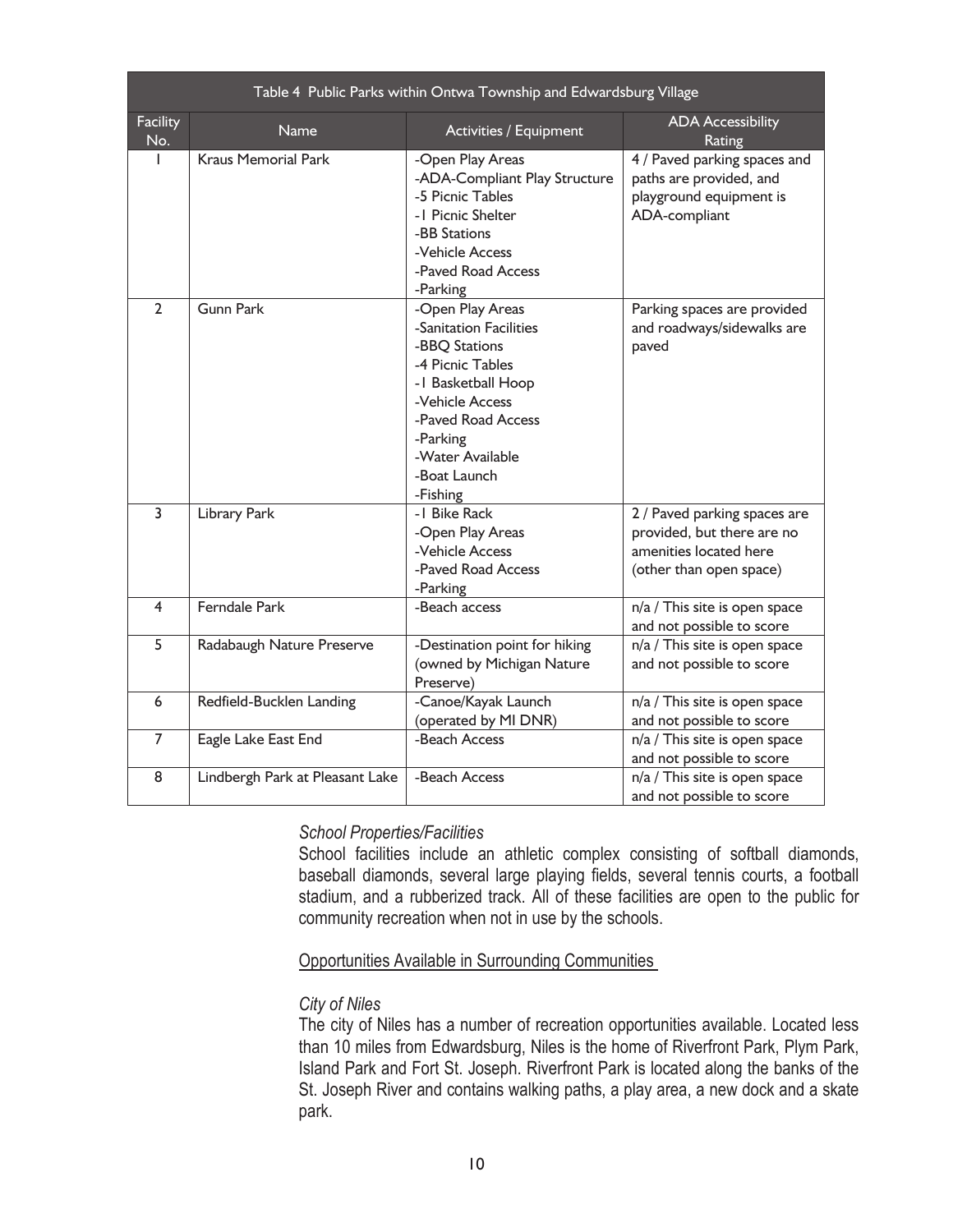### *City of Elkhart*

Elkhart, Indiana, just south of Ontwa Township, is a city built on rivers. The St. Joseph River and the Elkhart River combine come together in Elkhart. As a result, numerous river parks have been established in the area. For passive recreation enthusiasts, there are also museums to visit in Elkhart.

### *City of South Bend*

The city of South Bend, Indiana, is also just south of Ontwa Township. Home of the University of Notre Dame, sports fans visit the city many weekends out of the year for football and basketball games. East Race, a white-water kayak route used by many, including some Olympic athletes, is located in South Bend. Potowatomi Park and Zoo, in addition to a number of museums, can also be enjoyed in South Bend. As with Elkhart and Niles, the St. Joseph River is home to many river parks in the area.

### *Cass County*

Cass County has a number of parks in the county, the largest being Dr. T. K. Lawless Park. This park has a number of open spaces and is used by many as a place to relax, as well as mountain bike trails which hold various race events. Arthur Dodd Memorial Park (non-motorized boat launch and fishing area) and Russ Forest County Park (equestrian park) are two more parks in Cass County. Russ Forest County Park also has an extensive trail system.

The Edwardsburg Sports Complex is a not-for-profit sports and recreation facility developing just outside of the Edwardsburg village limits. The 102-acre complex is currently home to youth soccer and high school cross country, but the finished facility will support all kinds of sports and outdoor activities for people of all ages. The complex is poised to be a significant economic driver with its capacity to host major athletic competitions and other large events. Ultimately serving as a community center, the complex is Ontwa Township's place for kids, community, and athletics to come together.

### Barrier-Free Evaluation

Generally, the Township's park facilities revealed the recreation areas meet current ADA requirements. The play structure that was erected at Kraus Memorial Park is ADA compliant. The other parks have paved access and contain primarily open space. Additionally, school recreation areas also are in compliance with ADA standards. Many facilities (beach access, nature preserves) are difficult to rate for ADA accessibility, as those areas are typically viewed as natural, undeveloped open space features. All future development of Ontwa Township's public recreation facilities will meet ADA requirements and, when applicable, the barrier free design requirement in the state construction code.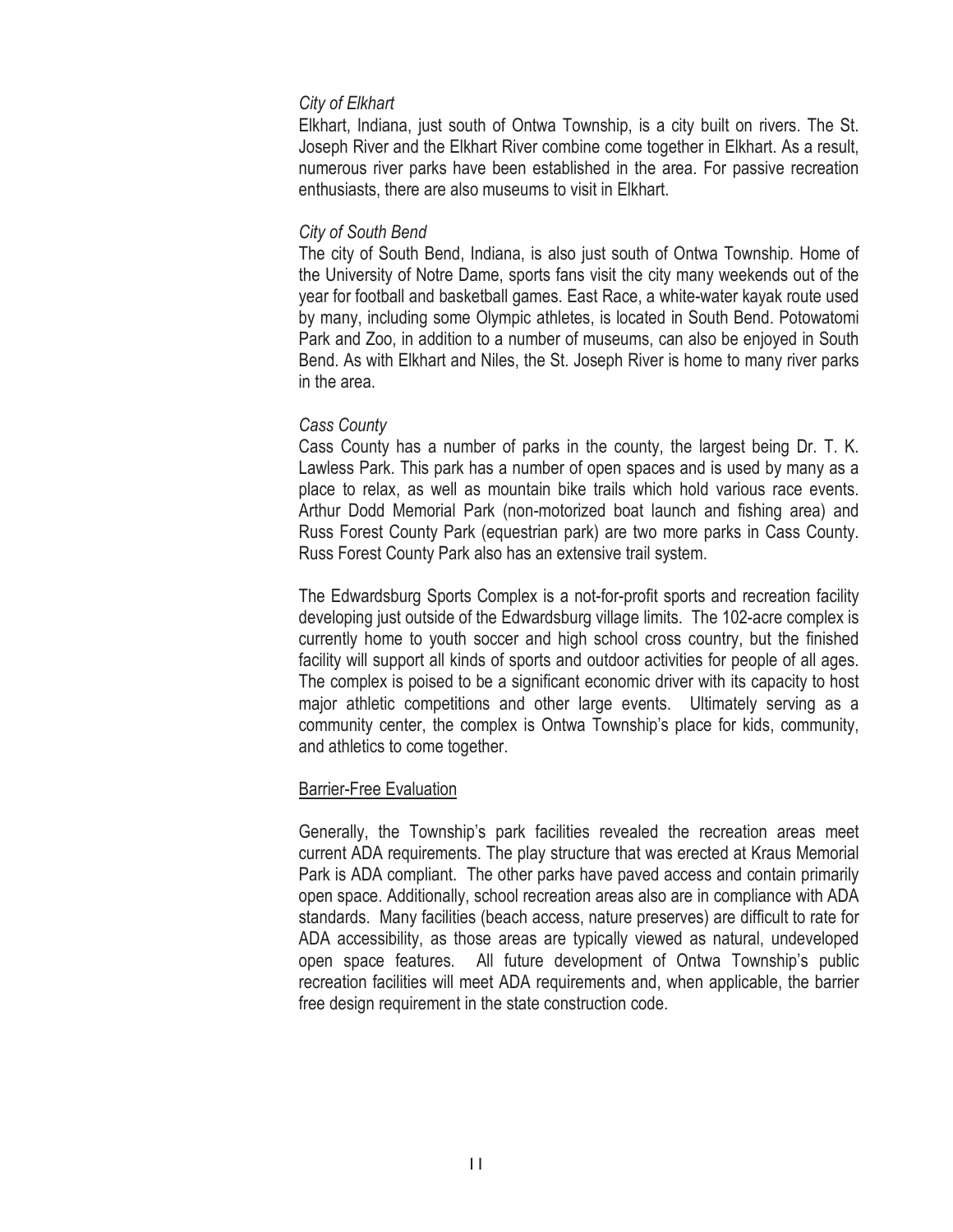### **CHAPTER 5 RECREATION INVENTORY ANALYSIS**

Numerous tools can be used in order to determine the recreational needs of a community. Among these are comparisons to the recreation classification system and facility development standards. Conducting surveys and visioning sessions can also determine a community's needs. Both of these methods are employed in the Ontwa Township Parks and Recreation Master Plan. The following tables provide a comparison with recreation development standards and classifications systems:

| Mini-Park                            |                                                                                                                              |  |
|--------------------------------------|------------------------------------------------------------------------------------------------------------------------------|--|
| Use                                  | Specialized facilities that serve a concentrated or limited population or<br>specific group such as tots or senior citizens. |  |
| Service Area                         | Less than $\frac{1}{4}$ mile radius                                                                                          |  |
| Desirable Size                       | l acre or less                                                                                                               |  |
| Acres per 1,000 Population           | 0.25 to 0.5 acres per 1,000 population                                                                                       |  |
| Desirable Site Characteristics       | Within neighborhoods and in close proximity to apartment complexes,<br>townhouse development or housing for the elderly.     |  |
| Mini-Parks in/near Ontwa<br>Township | Library Park                                                                                                                 |  |

| Neighborhood Park / Playground                             |                                                                                                                                                                                           |  |
|------------------------------------------------------------|-------------------------------------------------------------------------------------------------------------------------------------------------------------------------------------------|--|
| Use                                                        | Area for intense recreational activities such as field games, court games,<br>crafts, playground apparatus area, skating, picnicking, wading pools, etc.                                  |  |
| Service Area                                               | $\frac{1}{4}$ to $\frac{1}{2}$ -mile radius to serve a population up to 5,000 (a neighborhood).                                                                                           |  |
| Desirable Size                                             | 15+ acres                                                                                                                                                                                 |  |
| Acres per 1,000 Population                                 | I to 2 acres per 1,000 population                                                                                                                                                         |  |
| Desirable Site Characteristics                             | Suited for intense development. Easily accessible to neighborhood population<br>geographically centered with safe walking and bike access. May be developed<br>as a school park facility. |  |
| Neighborhood<br>Park/Playgrounds in/near<br>Ontwa Township | <b>Gunn Park</b>                                                                                                                                                                          |  |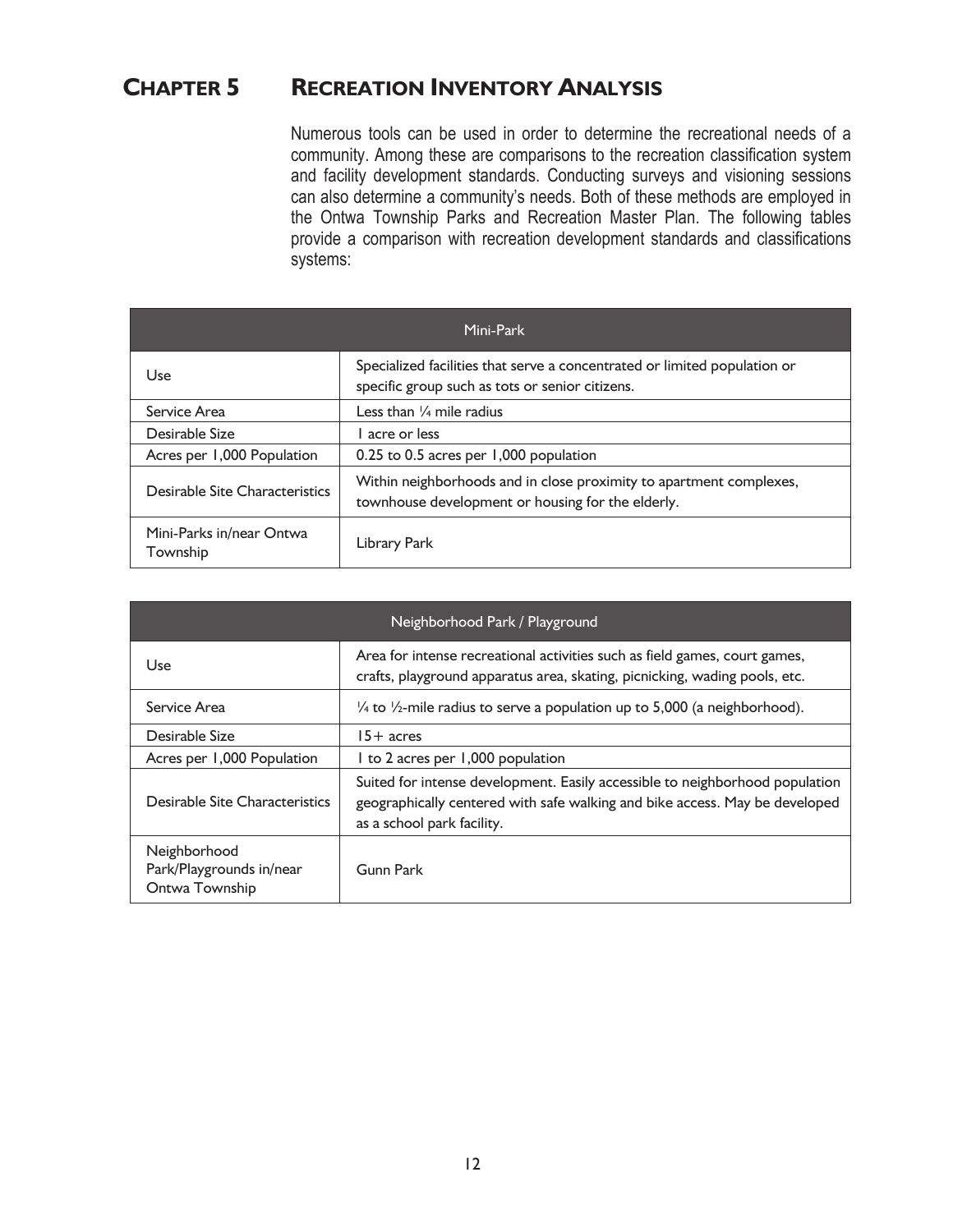| <b>Community Park</b>                     |                                                                                                                                                                                                                                                                                                                                                                      |  |
|-------------------------------------------|----------------------------------------------------------------------------------------------------------------------------------------------------------------------------------------------------------------------------------------------------------------------------------------------------------------------------------------------------------------------|--|
| Use                                       | Area of diverse environmental quality. May include areas suited for intense<br>recreational facilities, such as athletic complexes, large swimming pools. May<br>be an area of natural quality for outdoor recreation, such as walking, viewing,<br>sitting, picnicking. May be any combination of the above, depending upon<br>site suitability and community need. |  |
| Service Area                              | Several neighborhoods. I to 2 mile radius.                                                                                                                                                                                                                                                                                                                           |  |
| Desirable Size                            | $25+$ acres                                                                                                                                                                                                                                                                                                                                                          |  |
| Acres per 1,000 Population                | 5 to 8 acres per 1,000 population                                                                                                                                                                                                                                                                                                                                    |  |
| Desirable Site Characteristics            | May include natural features such as water bodies and areas suited for<br>intense development. Easily accessible to neighborhood served.                                                                                                                                                                                                                             |  |
| Community Parks in/near<br>Ontwa Township | Kraus Memorial Park<br><b>Edwardsburg Sports Complex</b>                                                                                                                                                                                                                                                                                                             |  |

| Regional / Metropolitan Park                          |                                                                                                                                                                     |  |
|-------------------------------------------------------|---------------------------------------------------------------------------------------------------------------------------------------------------------------------|--|
| Use                                                   | Area of natural or ornamental quality for outdoor recreation such as<br>picnicking, boating, fishing, swimming, camping, and trail uses; may include<br>play areas. |  |
| Service Area                                          | Several communities. I hour driving time.                                                                                                                           |  |
| Desirable Size                                        | $200+$ acres                                                                                                                                                        |  |
| Acres per 1,000 Population                            | 5 to 10 acres                                                                                                                                                       |  |
| Desirable Site Characteristics                        | Contiguous to or encompassing natural resources.                                                                                                                    |  |
| Regional/Metropolitan Parks<br>in/near Ontwa Township | <b>Russ Forest County Park</b><br><b>Arthur Dodd Memorial Park</b><br><b>Warren Dunes State Park</b>                                                                |  |

| Regional Park Preserve                            |                                                                                                                                                                                                                                                                                                                                                                                                        |  |
|---------------------------------------------------|--------------------------------------------------------------------------------------------------------------------------------------------------------------------------------------------------------------------------------------------------------------------------------------------------------------------------------------------------------------------------------------------------------|--|
| Use                                               | Area of natural quality for nature-oriented outdoor recreation such as<br>viewing and studying nature, wildlife habitat, conservation, swimming,<br>picnicking, hiking, fishing, boating, camping, and trail uses. May include active<br>play areas. Generally, 80% of the land is reserved for conservation and<br>natural resource management with less than 20% used for recreation<br>development. |  |
| Service Area                                      | Several communities. I hour driving time.                                                                                                                                                                                                                                                                                                                                                              |  |
| Desirable Size                                    | 1,000 + acres; sufficient area to encompass the resource to be preserved and<br>managed.                                                                                                                                                                                                                                                                                                               |  |
| Acres per 1,000 Population                        | Variable                                                                                                                                                                                                                                                                                                                                                                                               |  |
| Desirable Site Characteristics                    | Diverse or unique natural resources such as lakes, streams, marshes, flora,<br>fauna, and topography.                                                                                                                                                                                                                                                                                                  |  |
| Regional Park Preserves<br>in/near Ontwa Township | <b>Sarrett Nature Center</b><br>Dr. T.K. Lawless Park<br>Cobus Creek                                                                                                                                                                                                                                                                                                                                   |  |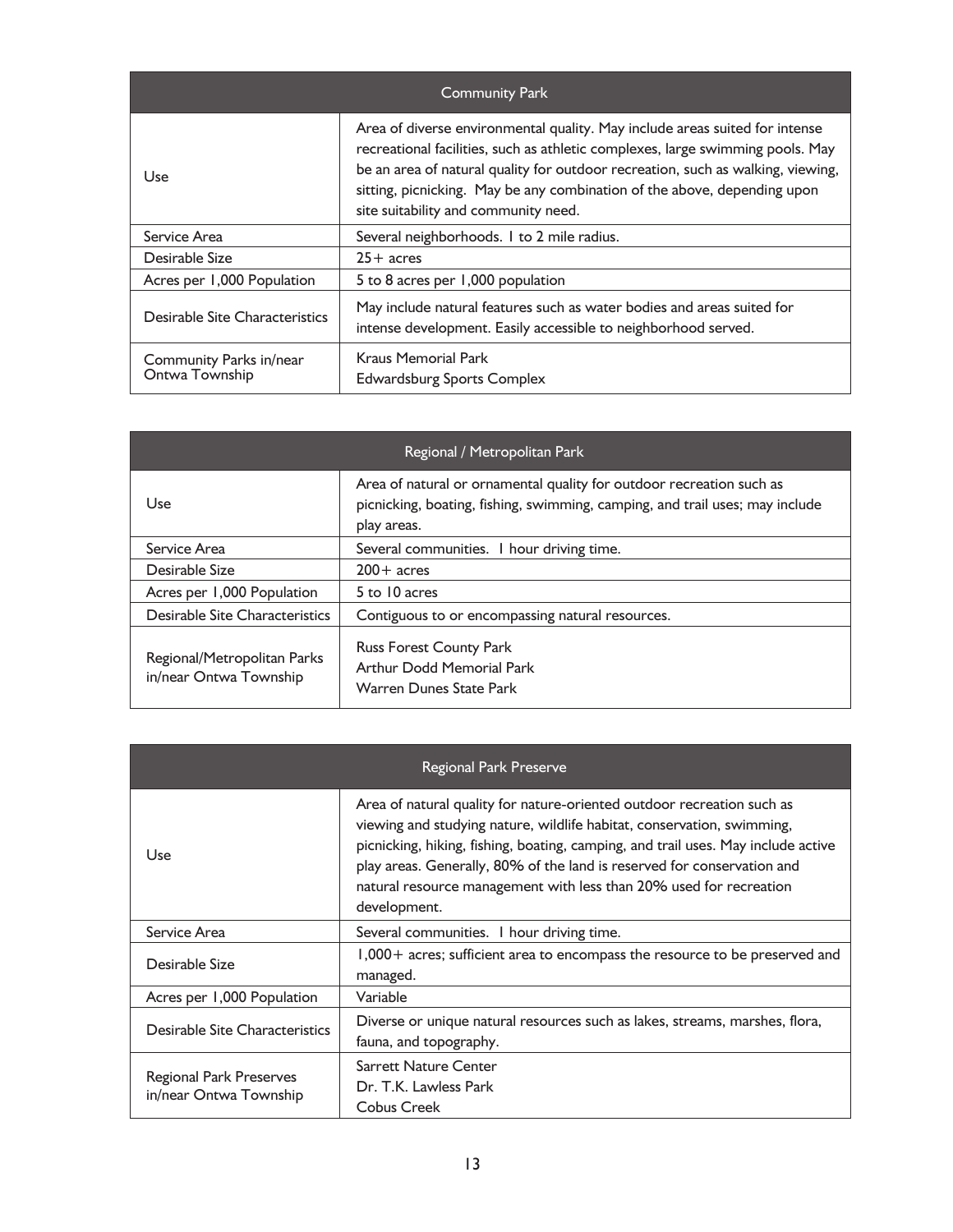| <b>Linear Park</b>                      |                                                                                                                                                                                                                                                              |  |
|-----------------------------------------|--------------------------------------------------------------------------------------------------------------------------------------------------------------------------------------------------------------------------------------------------------------|--|
| Use                                     | Area developed for one or more varying modes of recreational travel such as<br>hiking, biking, snowmobiling, horseback riding, cross-country skiing, canoeing<br>and pleasure driving. May include active play areas.                                        |  |
| Service Area                            | No applicable standard.                                                                                                                                                                                                                                      |  |
| Desirable Size                          | Sufficient width to protect the resource and provide maximum use.                                                                                                                                                                                            |  |
| Acres per 1,000 Population              | Variable                                                                                                                                                                                                                                                     |  |
| Desirable Site Characteristics          | Built or natural corridors such as utility rights-of-way, bluff lines, vegetation<br>patterns, and roads that link other components of the recreation system or<br>community facilities such as school, libraries, commercial areas and other<br>park areas. |  |
| Linear Parks in/near, Ontwa<br>Township | Extensive snowmobile trail network<br><b>Russ Forest Trail</b><br>Ferndale Park<br>Radabaugh Nature Preserve<br>Redfield-Bucklen Landing<br>Eagle Lake East End Beach Access<br>Lindbergh Park at Pleasant Lake                                              |  |

| <b>Special Use</b>                          |                                                                                                                                                                                                                                                                                                                                                                                                                                      |  |  |  |
|---------------------------------------------|--------------------------------------------------------------------------------------------------------------------------------------------------------------------------------------------------------------------------------------------------------------------------------------------------------------------------------------------------------------------------------------------------------------------------------------|--|--|--|
| Use                                         | Areas for specialized or single purpose recreational activities such as golf<br>courses, nature centers, marinas, zoos, conservatories, arboreta, display<br>gardens, arenas, outdoor theaters, gun ranges, or downhill ski areas, or areas<br>that preserve, maintain, and interpret buildings, sites, and objects of<br>archeological significance. Also plazas or squares in or near commercial<br>centers, boulevards, parkways. |  |  |  |
| Service Area                                | No applicable standard.                                                                                                                                                                                                                                                                                                                                                                                                              |  |  |  |
| Desirable Size                              | Variable depending on desired size.                                                                                                                                                                                                                                                                                                                                                                                                  |  |  |  |
| Acres per 1,000 Population                  | Variable                                                                                                                                                                                                                                                                                                                                                                                                                             |  |  |  |
| Desirable Site Characteristics              | Within communities.                                                                                                                                                                                                                                                                                                                                                                                                                  |  |  |  |
| Special Use Areas in/near<br>Ontwa Township | Edwardsburg Area Historical Collection<br>Edwardsburg Public Library<br>Four Flags Museum, Niles<br>Pioneer Log Cabin Museum and Interpretive Center, Cassopolis<br>Cass County Fairgrounds, Cassopolis<br>Lowe Foundation Council on Aging                                                                                                                                                                                          |  |  |  |

### *Facility Development Standards*

Facility development standards are based on an area's population. The population at the time of evaluation determines a community's need. In this case, Ontwa Township has a population of 6,549; this figure can be rounded to 6,500 for ease of calculation. Once the need has been determined, an inventory of existing facilities is conducted. A community's deficiency is determined by subtracting existing facilities from needed facilities.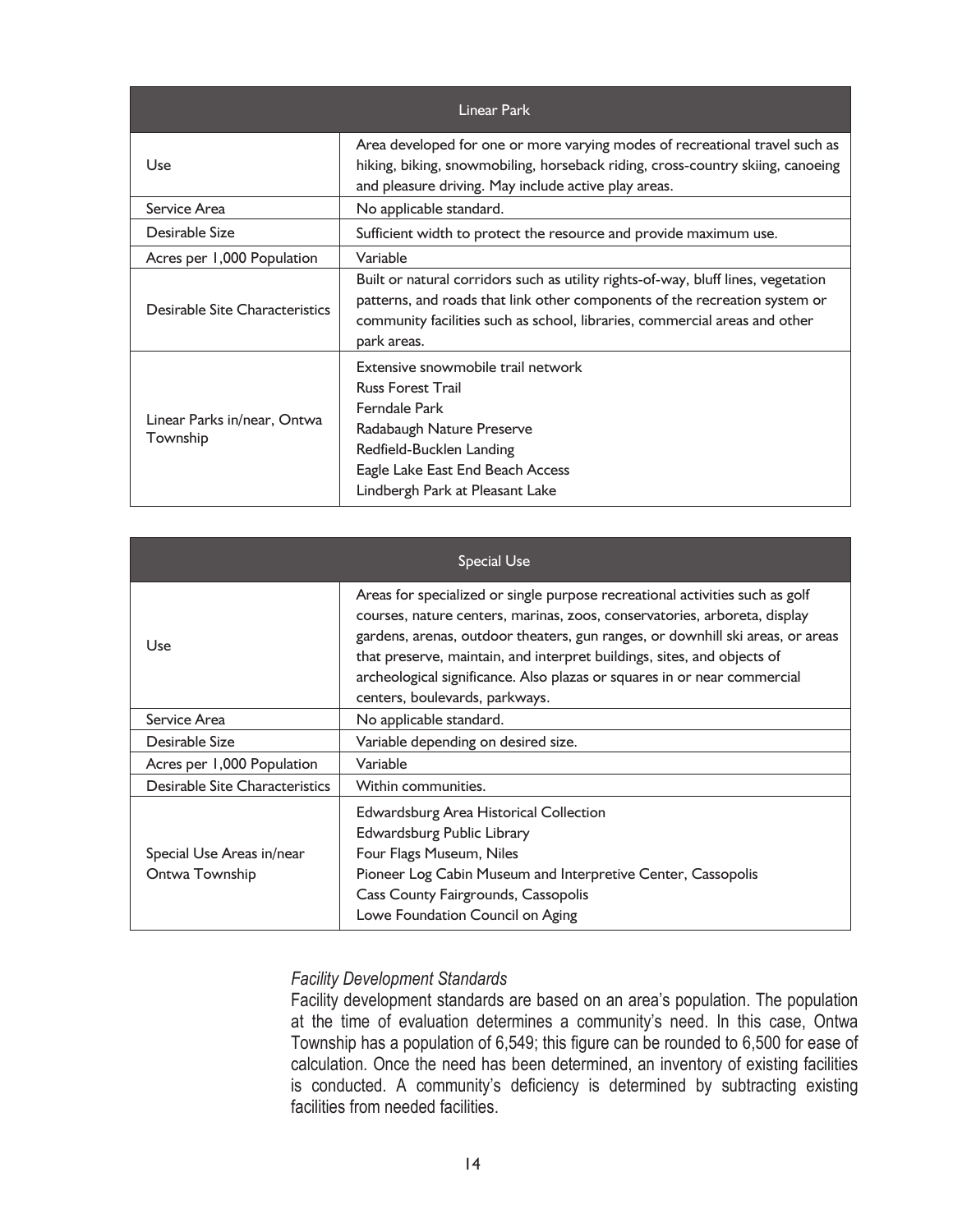| Table 5 Facility Development Standards |                    |                                                    |                 |  |  |  |
|----------------------------------------|--------------------|----------------------------------------------------|-----------------|--|--|--|
| Activity/Facility                      | Standard           | Number of required per<br>2010 population estimate | <b>Existing</b> |  |  |  |
| <b>Badminton</b>                       | 1/5,000            | $1-2$                                              | $\Omega$        |  |  |  |
| Basketball (Youth)                     | 1/5,000            | $1-2$                                              |                 |  |  |  |
| Handball                               | 1/20,000           | Less than I                                        |                 |  |  |  |
| Ice Hockey                             | depends on climate | n/a                                                |                 |  |  |  |
| Tennis                                 | 1/2,000            | 3                                                  | 3               |  |  |  |
| Volleyball                             | 1/5,000            | $1-2$                                              | $\Omega$        |  |  |  |
| <b>Baseball</b>                        | 1/5,000            | $1-2$                                              | >1              |  |  |  |
| <b>Field Hockey</b>                    | 1/20,000           | Less than I                                        |                 |  |  |  |
| Football                               | 1/20,000           | Less than I                                        |                 |  |  |  |
| Soccer                                 | 1/10,000           | Less than I                                        | >1              |  |  |  |
| <b>Golf-Driving Range</b>              | 1/50,000           | Less than I                                        |                 |  |  |  |
| 1/4-Mile Running Track                 | 1/20,000           | Less than I                                        |                 |  |  |  |
| Softball                               | 1/5,000            | $1-2$                                              | >1              |  |  |  |
| <b>Multiple Recreation Court</b>       | 1/10,000           | Less than I                                        |                 |  |  |  |
| Trails                                 | I system           |                                                    | $\Omega$        |  |  |  |
| Archery Range                          | 1/50,000           | Less than I                                        |                 |  |  |  |
| Skeet and Trap Field                   | 1/50,000           | Less than I                                        |                 |  |  |  |
| Golf (18-hole standard)                | 1/50,000           | Less than I                                        |                 |  |  |  |
| <b>Swimming Pools</b>                  | 1/20,000           | Less than I                                        |                 |  |  |  |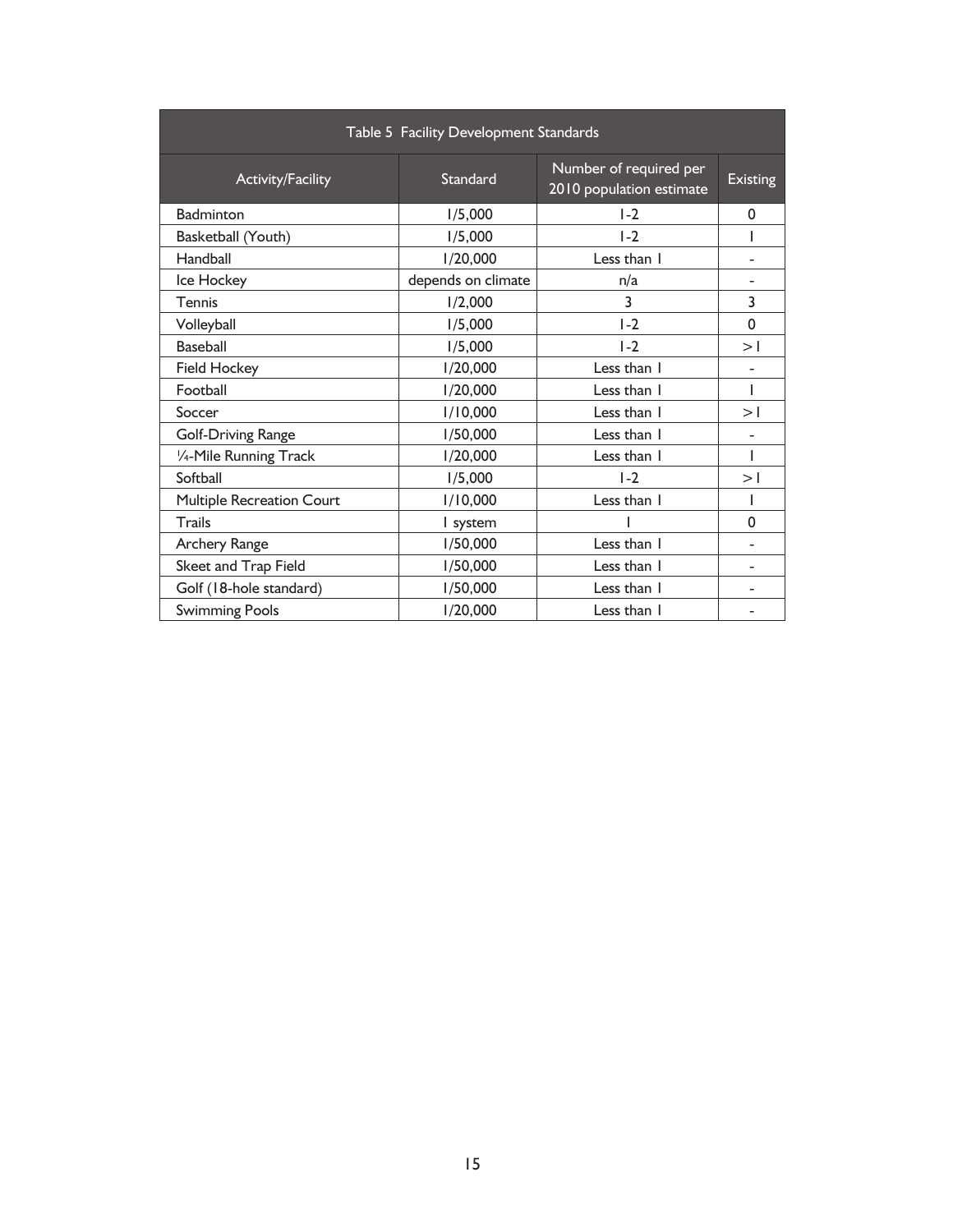### **CHAPTER 6 DESCRIPTION OF THE PLANNING AND PUBLIC INPUT PROCESS**

A planning and public input process is necessary to assist Ontwa Township in assessing the park, recreation and open space needs. This Master Plan is the culmination of extensive public outreach with community members and stakeholders.

In an effort to solicit citizen input, two methods of public outreach were conducted: an online community survey and a public open house.

### Survey Summary

An online survey was conducted during the preparation of the plan beginning on November 30, 2015. The survey was conducted using the Survey Monkey website, and a series of questions prepared in an effort to acquire feedback and evaluate the needs of the community, as well as opportunities and constraints to enhancing the parks and recreation network of the community. The online survey was available until December 31, 2015. (See the Appendix for a copy of the online community survey and results.)

The survey resulted in a total of 145 responses from the community. Of the respondents, 96 live in Ontwa Township (66.2%), 25 live in the Village of Edwardsburg (17.2%), 15 live elsewhere in Cass County (10.3%), 6 live in Indiana (4.1%) and 3 live in jurisdictions within or adjacent to Ontwa Township (2.1%). The majority of participants were in the age group of 55-64 years old (30.3%), with the next-highest age group 45-54 years old (23.4%).

The survey also indicated that Gunn Park was the most utilized of the parks in Ontwa Township, with Kraus Memorial Park the next-most utilized. When asked what benefits of parks were most important to them, the majority of respondents indicated the most important was to provide opportunities to enjoy nature and the outdoors. Hiking trails were the next-most important benefit, and the third-most important benefit was bike trails and future connections to other networks.

When asked that the most important parks and recreation improvement shall be in Ontwa Township, the majority of respondents indicated developing a township-wide bike and pedestrian walkway was most important, and maintaining existing parks and facilities was the next-most important. The third-most important parks and recreation improvement was to develop a village bike and pedestrian walkway to help kids get to school.

Finally, when asked what parks and recreation amenities, facilities and services the community was most interested in, the majority of respondents indicated they were most interested in walking trails. The next-most popular response was bike trails, followed by water trails for kayak/canoeing and a trail head with restroom facilities.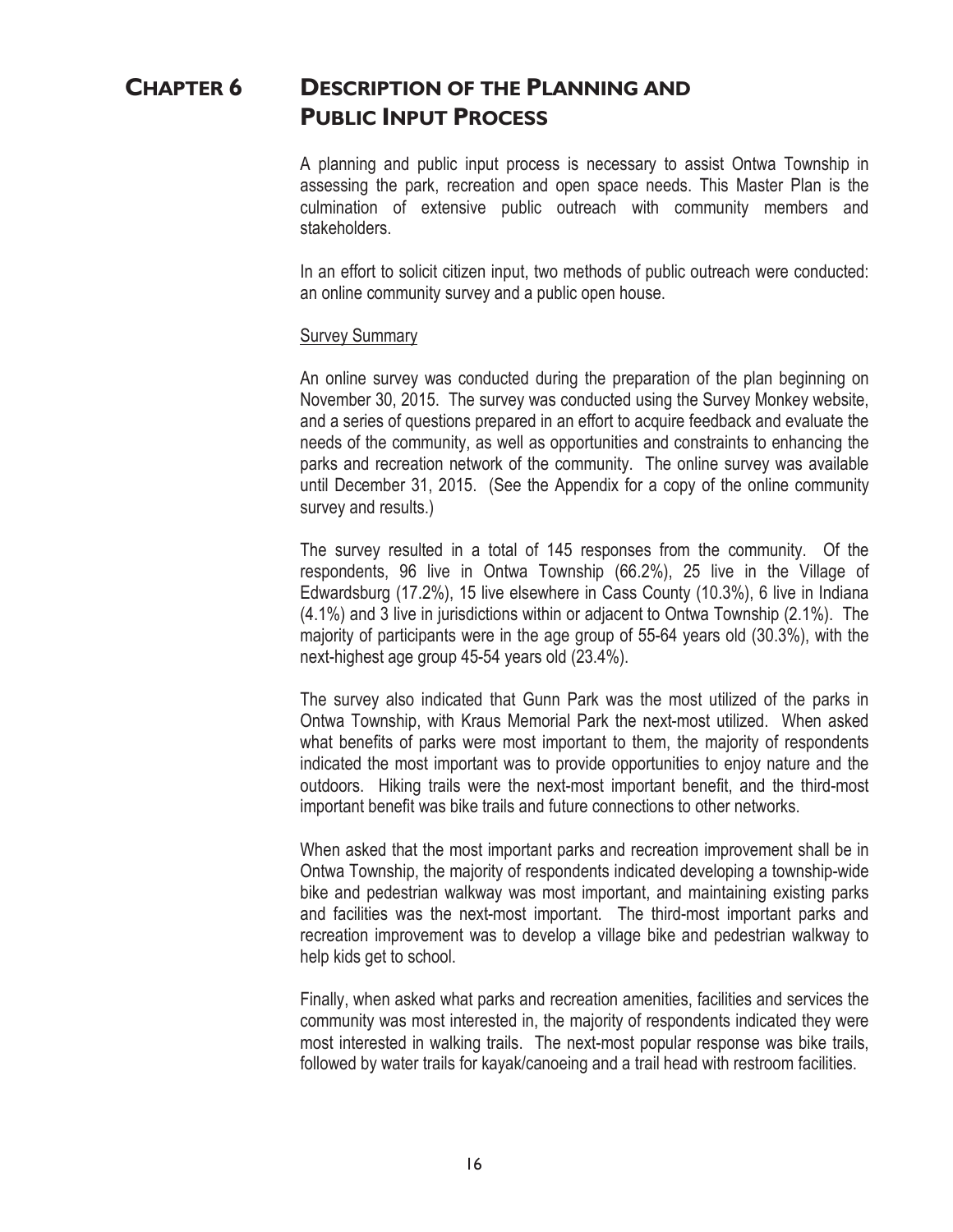### Open House Summary

In addition to the online community survey, a public open house and visioning session was held at the Ontwa Township Hall in on December 15, 2015. This open house format allowed attendees to review existing conditions of the parks and recreation network throughout Ontwa Township, and provided them the opportunity to provide feedback through the use of a comment form. The open house was advertised on the Township website, as well as flyers made available at the Township Hall. Additionally, the open house was publicized in the local newspaper (The Argus).

During the open house, the Ontwa Township staff and consultant gave a presentation of the Parks and Recreation Master Plan process, and provided an overview of the existing conditions on the Township and enabled attendees to inquire about the plan adoption process and provide recommendations for the Township parks and recreation goals over the next five years. Additionally, hard copies of the community survey were made available to the attendees in the event they did not have online access to take the survey.

Following the presentation, attendees provided recommendations for the park, recreation and trail facilities throughout the Township. These recommendations include the following:

- Kraus Park
	- $\circ$  Construct boardwalk around lake
	- o Construct trail from Village limits to park along M-620
	- o Purchase land south of park for expansion
	- o Create hiking trails around lake
	- $\circ$  Create a dog park
	- o Build a sanitary sewer connection for restrooms
	- $\circ$  Add a fishing platform or dock
	- o Add a bird watching area
	- o Build a restroom facility
	- $\circ$  Stock the pond with fish
	- o Purchase access to Pleasant Lake (add park and pathway)
	- o Build an interpretive trail / fitness trail
- Library Park
	- Construct a gazebo or sitting area
- $\bullet$  Parks and Trails Plan Phase 1
	- $\circ$  Provide signage/wayfinding to indicate park locations
	- $\circ$  Create and distribute brochures that highlight all parks in Township and available for public use
	- $\circ$  Connect the Sports Complex through the village by Library Park out to Krauss Park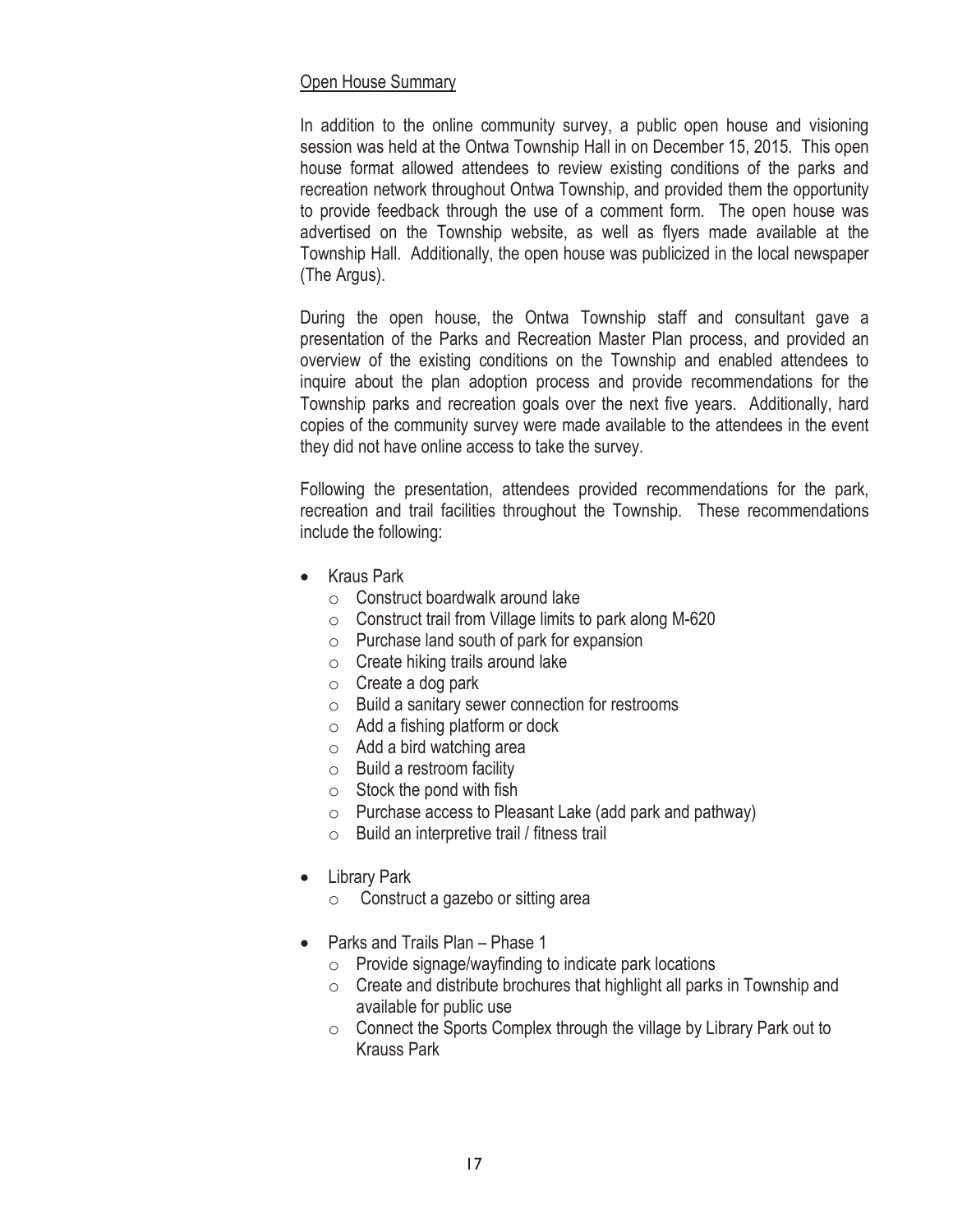### Public Meeting and Plan Adoption

Following preparation of the plan, citizens were provided an adequate opportunity (at least 30 days) to review and comment on the plan prior to official adoption by the Ontwa Township Board.

A draft of the plan was submitted to the Township staff for their review and comments. Suggestions received to improve the plan were incorporated into the document, which was then revised and finalized. The Ontwa Township Board adopted the plan on \_\_\_\_\_.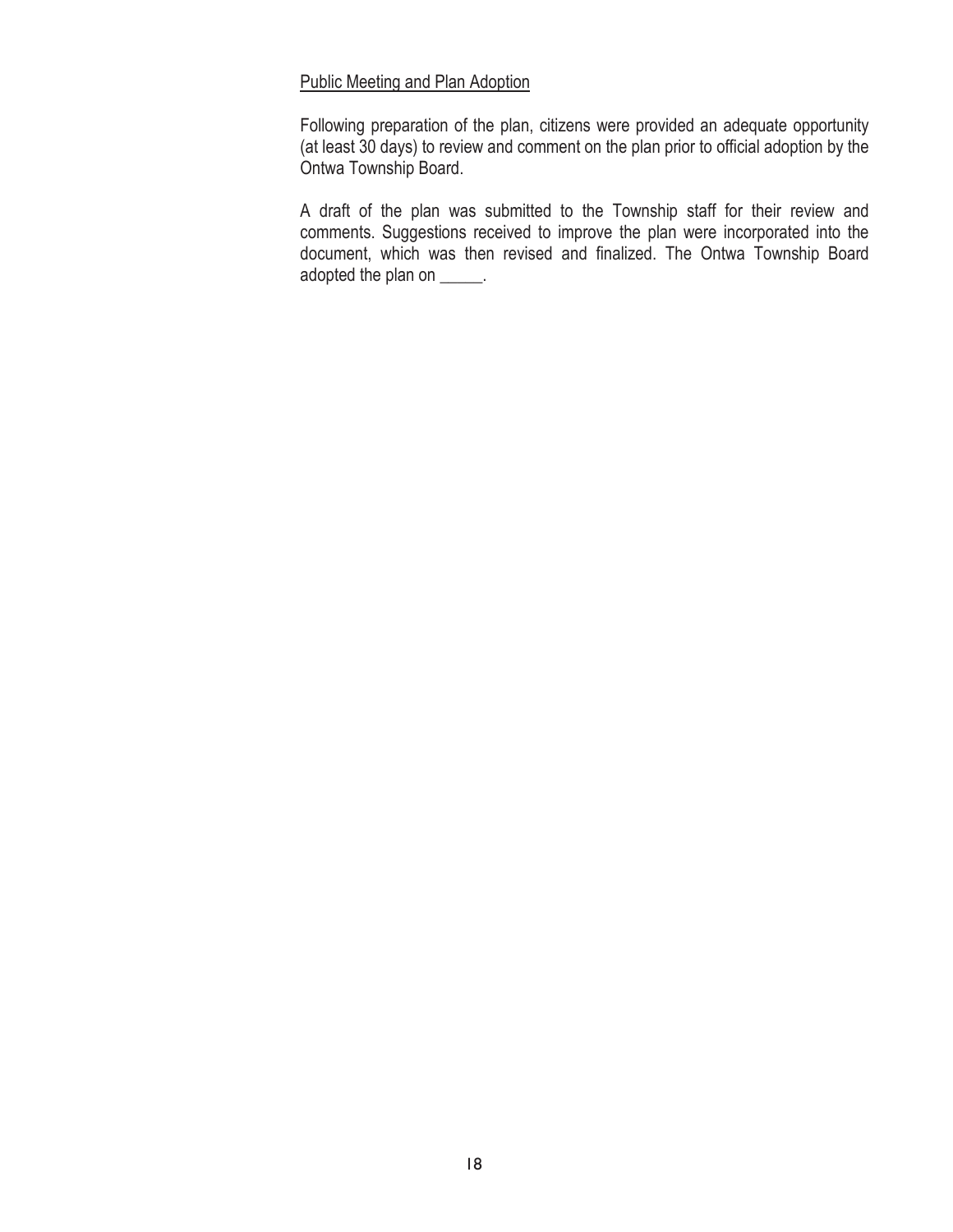### **CHAPTER 7 GOALS AND OBJECTIVES**

A series of goals and objectives have been developed to form the foundation of this Recreation Plan. The goals are intended to describe a desirable end state or the condition of recreation in Ontwa Township over the life of this plan, but some goals will remain relevant beyond this timeframe. The goal statements are intentionally general but are felt to be attainable through concerted efforts. The objective statements tend to be more specific and may be regarded as milestones in the journey to achieve the larger goal.

Goal 1: The citizens of Ontwa Township will be served with accessible and plentiful parkland that offers a multitude of recreational opportunities.

Objectives:

- 1. Explore funding opportunities for land acquisition and park development, including the MDNRE Trust Fund Recreation Grants Program and the Land and Water Conservation Fund.
- 2. Acquire, plan, develop and maintain additional land and facilities for passive and active recreation; primarily locating new facilities in areas underserved with parkland, near population concentrations.
- 3. Encourage or require developers to create pocket parks or natural areas in future residential developments in higher density areas of the Township.
- 4. At a minimum, design facilities in compliance with ADA requirements; and strive to achieve universal design.
- 5. Ensure that existing park facilities are preserved and well-maintained through adequate and appropriate maintenance, and remain suitable for future improvements.

Goal 2: The residents and visitors of Ontwa Township will enjoy a network of non-motorized trails and safe and inviting connections to local and regional natural areas and recreational facilities.

Objectives:

- 1. Identify desired trail routes, taking into account likely emerging growth areas, existing regional trails, natural feature destinations, regional parks, public and quasi-public uses and cultural venues.
- 2. Coordinate trail planning with adjoining communities and property owners.
- 3. Explore funding opportunities or general resource partners, including SWMPC, Village of Edwardsburg, Federal (CMAQ, STP, TAP and Safe Routes to School), State and Department of Natural Resources funding.
- 4. Improve existing widened road shoulders so that they can be used as proper bike lanes, in conjunction with the Cass County Road Commission, SWMPC and MDOT.
- 5. Implement "Complete Streets" initiatives to achieve more livable and complete streets for residents in the region by designing, building and maintaining streets to be convenient for people of all ages and abilities.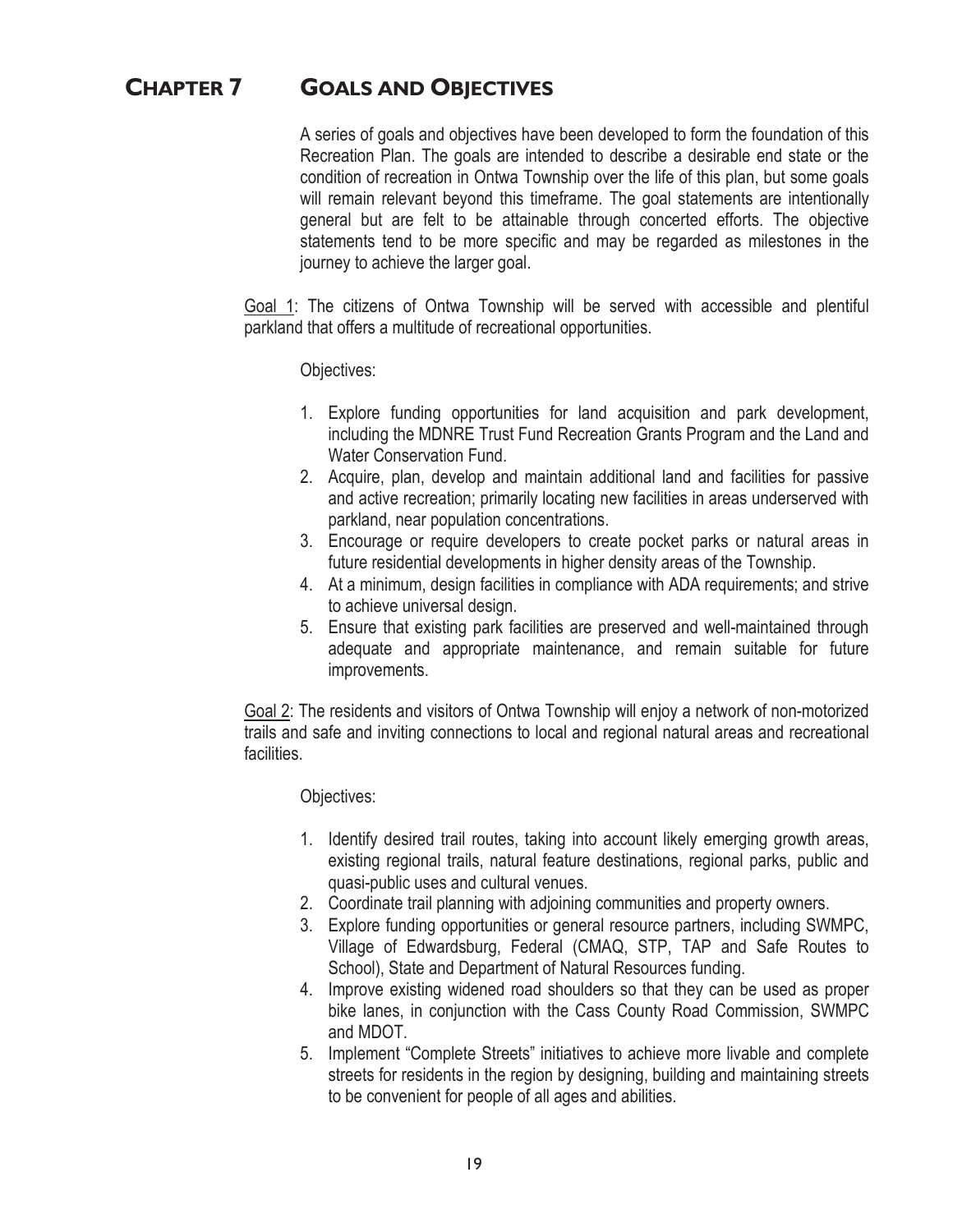- 6. Amend the Zoning Ordinance to require the inclusion of pathways and sidewalks throughout new development to promote pedestrian connections between neighborhoods and developments.
- 7. Ensure all trail and pathway improvements are ADA-accessible.

Goal 3: Ontwa Township will continue and expand cooperative efforts with neighboring communities to improve and expand recreational opportunities for residents of the larger Cass County community.

Objectives:

- 1. Explore joint approaches to meet recreational needs of the area's aging population.
- 2. Pursue public engagement strategies such as community surveys, recruitment of volunteers, partnerships and providing updates via website.
- 3. Coordination among and communication between the Township, Village, schools, and the citizens of the Edwardsburg area is paramount to the success of parks and recreation. Maximum cooperation and collaboration between Ontwa Township and the Village of Edwardsburg shall be facilitated to ensure all entities play an inclusive role in the parks and recreation planning and prioritization process.
- 4. Explore programming opportunities for schools to implement recreation programs and boost participation in recreational activities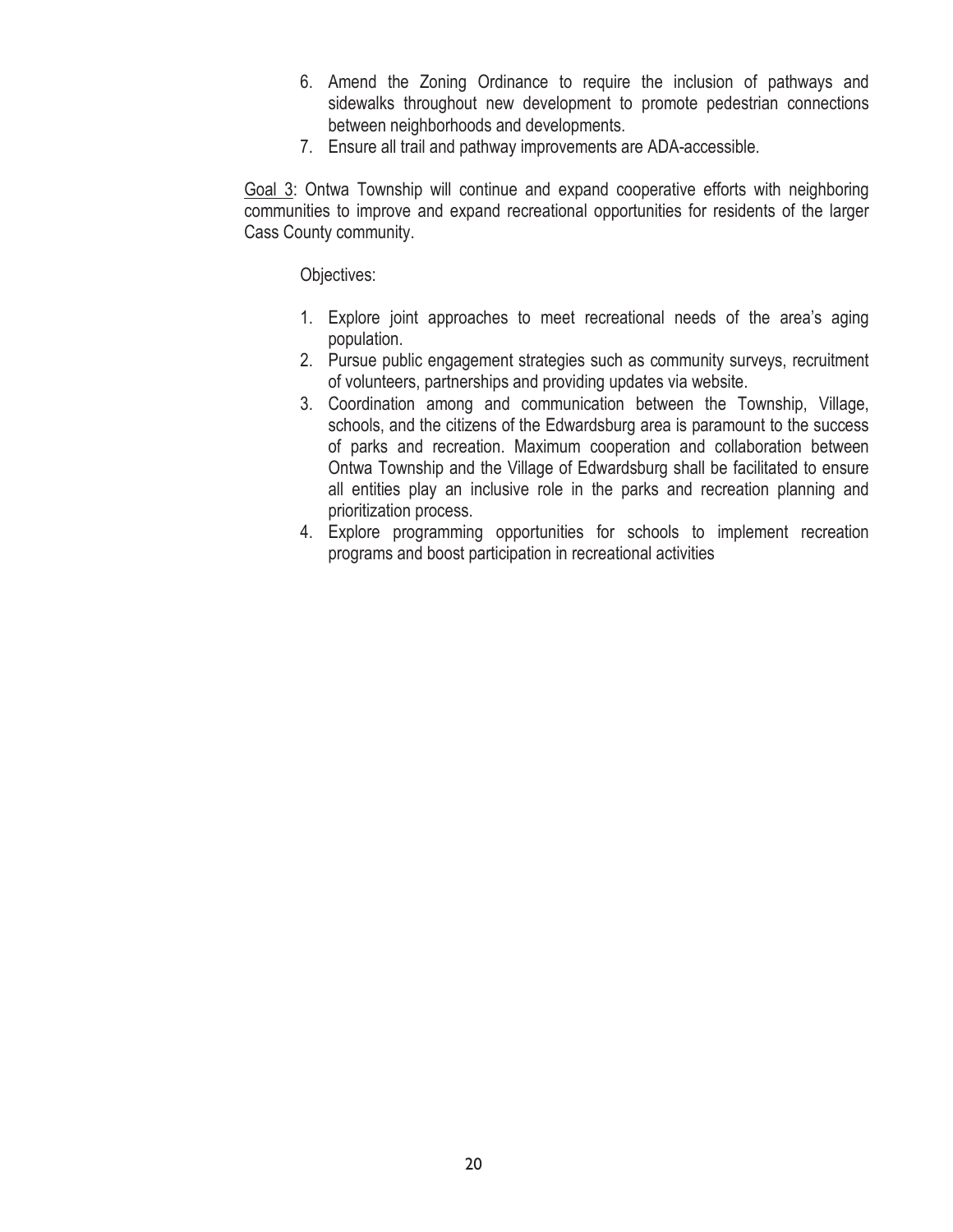### **CHAPTER 8 ACTION PROGRAM, CAPITAL IMPROVEMENT SCHEDULE AND BASIS FOR ACTION**

### Action Program

The following is the five-year capital improvement plan for the Ontwa Township parks system. Each project or proposed action is listed along with a target year for implementation. The rationale for each action or project is discussed on the pages following the schedule. With regard to funding sources, it is the intention of the Township Board to match local funds with state, federal, and/or private funds whenever possible.

| Table 6 Capital Improvement Schedule |                                                                                                                                                                                                                                       |                           |                                                                                                               |  |  |
|--------------------------------------|---------------------------------------------------------------------------------------------------------------------------------------------------------------------------------------------------------------------------------------|---------------------------|---------------------------------------------------------------------------------------------------------------|--|--|
| Year                                 | Action                                                                                                                                                                                                                                | <b>Estimated</b><br>Costs | <b>Potential Funding</b><br>Source(s)                                                                         |  |  |
| 2016                                 | Develop non-motorized pathways along US-12, and<br>other thoroughfares where appropriate, to link regional<br>trail systems and schools/facilities<br>Continue to develop and implement Phase 1 of the<br><b>Proposed Trails Plan</b> | <b>TBD</b>                | <b>MDNR Grants.</b><br>Township general<br>fund, private<br>contributions<br>/donations, fund-<br>raisers and |  |  |
| 2017                                 | Construct ADA-accessible pathway/boardwalk and<br>viewing area at Kraus Park around Weed Lake                                                                                                                                         | <b>TBD</b>                | foundations                                                                                                   |  |  |
| 2018                                 | Connect trail from Kraus Park to existing trail network                                                                                                                                                                               | <b>TBD</b>                |                                                                                                               |  |  |
| 2019                                 | Develop ADA-compliant trails and viewing areas at<br>other community assets                                                                                                                                                           | <b>TBD</b>                |                                                                                                               |  |  |
| 2020                                 | Continue to make park and amenity improvements<br>based on community recommendations                                                                                                                                                  | TBD                       |                                                                                                               |  |  |

Basis for Action – Regional Trail System

Based on community feedback, it is clear that mobility and accessibility is vital to the Township's parks and recreation goals, while providing ample opportunities for Township residents to enjoy nature and the outdoors.

Hiking trails, bike trails and connections to existing networks are important to the Township residents. Thus, one of the primary action items for the Township is to develop and implement a non-motorized path network throughout the Township. This network will enhance accessibility to various parks, schools and other facilities throughout the Township.

In keeping with the recommendations of the residents of Ontwa Township to develop a non-motorized trail system, a non-motorized trail adjacent to US-12 is a natural project to undertake. This project fulfills the desire of visioning session and survey participants to develop and enhance and off-road motorized and nonmotorized path system.